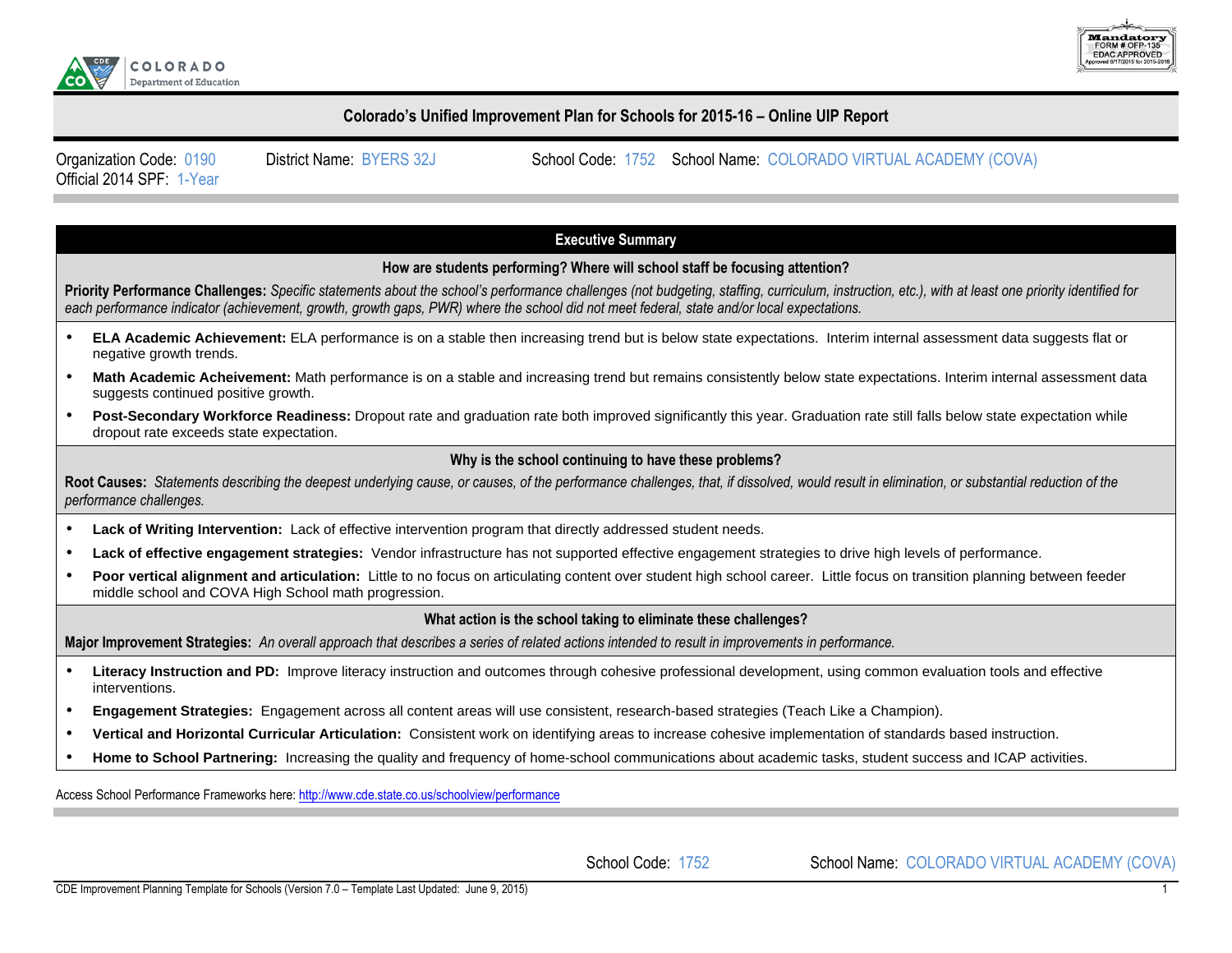



# **Section II: Improvement Plan Information**

| Improvement Plan Information                                                                       |                                 |                                                  |        |
|----------------------------------------------------------------------------------------------------|---------------------------------|--------------------------------------------------|--------|
| The school is submitting this improvement plan to satisfy requirements for (check all that apply): |                                 |                                                  |        |
| <b>State Accreditation</b><br>Title I Focus School<br><b>Improvement Support Grant</b><br>Other:   | Tiered Intervention Grant (TIG) | $\boxtimes$ Colorado Graduation Pathways Program | School |
| School Contact Information                                                                         |                                 |                                                  |        |

#### **Additional Information about the School**

| Comprehensive Review and Selected Grant History                         |                                                                                                                                                             |                                                              |  |
|-------------------------------------------------------------------------|-------------------------------------------------------------------------------------------------------------------------------------------------------------|--------------------------------------------------------------|--|
| <b>Related Grant Awards</b>                                             | Has the school received a grant that supports<br>the school's improvement efforts? When was<br>the grant awarded?                                           | Yes. COVA was awarded the CGP grant in the 2010 school year. |  |
| Diagnostic Review, School<br>Support Team or<br><b>Expedited Review</b> | Has (or will) the school participated in a<br>Diagnostic Review, SST or Expedited Review?<br>If so, when?                                                   | No.                                                          |  |
| <b>External Evaluator</b>                                               | Has the school partnered with an external<br>evaluator to provide comprehensive<br>evaluation? Indicate the year and the name of<br>the provider/tool used. | No.                                                          |  |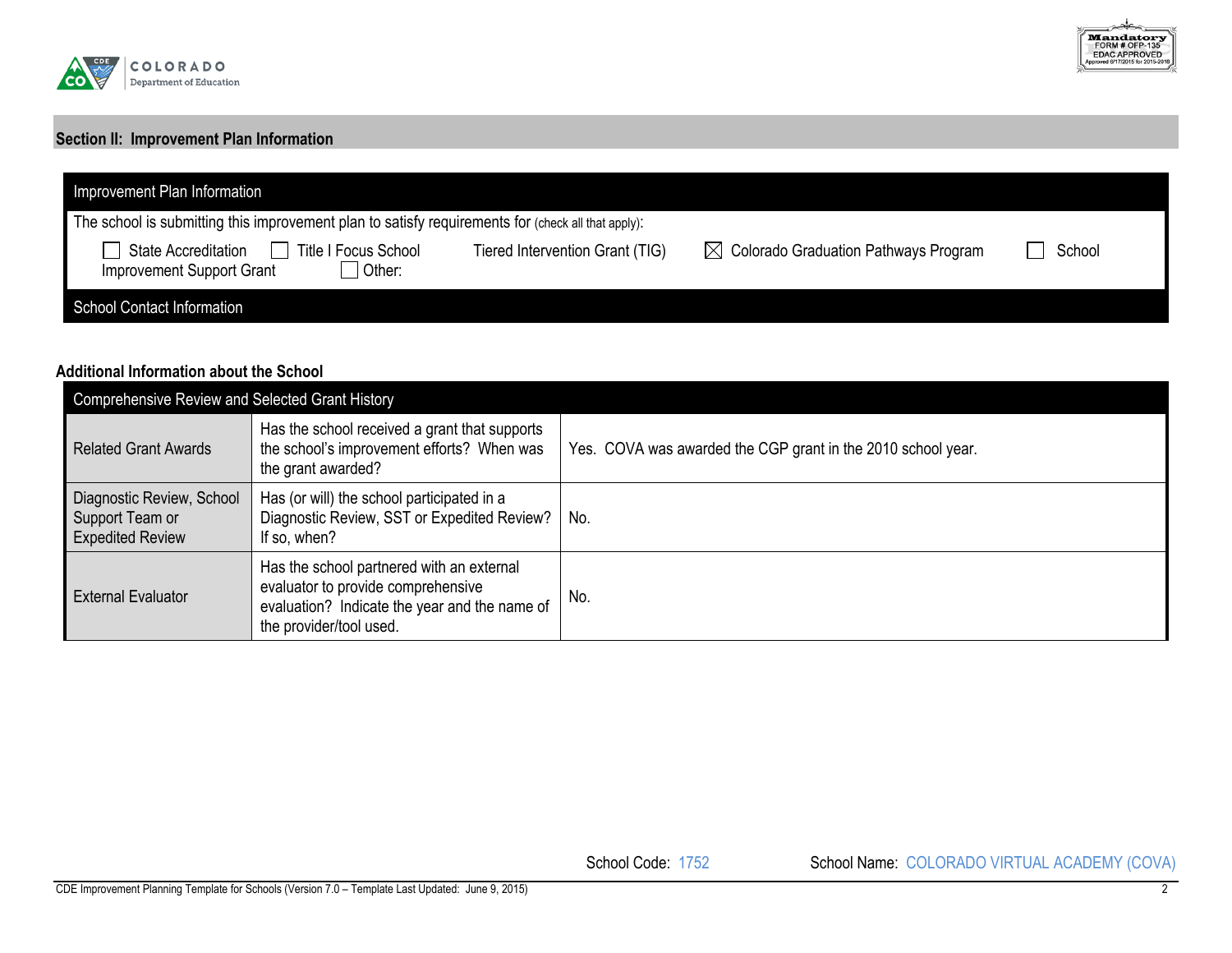



#### **Section III: Narrative on Data Analysis and Root Cause Identification**

This section corresponds with the "Evaluate" portion of the continuous improvement cycle. The main outcome is to construct a narrative that describes the process and results of the analysis of the data for your school. The analysis should justify the performance targets and actions proposed in Section IV. Two worksheets have been provided to help organize your data analysis for your narrative. This analysis section includes: identifying where the school did not at least meet minimum state and federal accountability expectations; describing progress toward targets for the prior school year; describing what performance data were used in the analysis of trends; identifying trends and priority performance challenges (negative trends); describing how performance challenges were prioritized; identifying the root causes of performance challenges; describing how the root causes were identified and verified and what data were used; and describing stakeholder involvement in the analysis.

*Implications of Colorado Measures of Academic Success (CMAS) on Data Analysis:* During the 2014-15 school year, Colorado transitioned from reading, writing and math TCAP assessments to CMAS PARCC English language arts and math assessments. These assessments measure related, but different content standards and are expected to have different proficiency levels. As a result, updating the data analysis this year (particularly the trend statements) may be more challenging. While the school's data analysis is still expected to be updated, some modifications in typical practice may be needed.

#### **1. Description of School Setting and Process for Data Analysis**

Provide a very brief description of the school to set the context for readers (e.g., demographics). Include the general process for developing the UIP and participants (e.g., SAC).

**Description:** COVA High School is a state wide charter school whose students attend fully online. We are in our second year under new management and with a new district, although the school has existed for over a decade. COVA High School has about 500 students from all over the state of Colorado. We have about 1% of our study body that are ELs, 1% that are considered Free and Reduced Lunch Eligible (although this is underreported in our setting) and 1% gifted and talented. Twelve percent of our student body has an IEP. One of COVA's core values is a commitment to continuous improvement. As such, we work to include as many stakeholders in the UIP process as possible and truly adopt a year-round commitment to designing and implementing the UIP. As such, our SAC committee meets quarterly and all students, parents and teachers are invited to attend. We have struggled to engage large numbers of parents and community members in our SAC process despite many creative solutions to make meeting attendance meaningful and convenient. However, we have a core of very involved parents who have offered feedback, ideas and accountability on our improvement planning cycle.

#### **2. Prior Year Targets**

Consider the previous year's progress toward the school's targets. Identify the overall magnitude of the school's performance challenges.

#### **Academic Achievement (Status)**

**Prior Year Target:** By the end of 2014-15, COVA will increase from the 28th percentile to the 35th percentile for reading on PARCC. **Performance on Target:** COVA HS students outperformed both district and state average scores in 9th-11th grade English exams, but fell below the standard for 'met expectations' by between 2 and 10 points

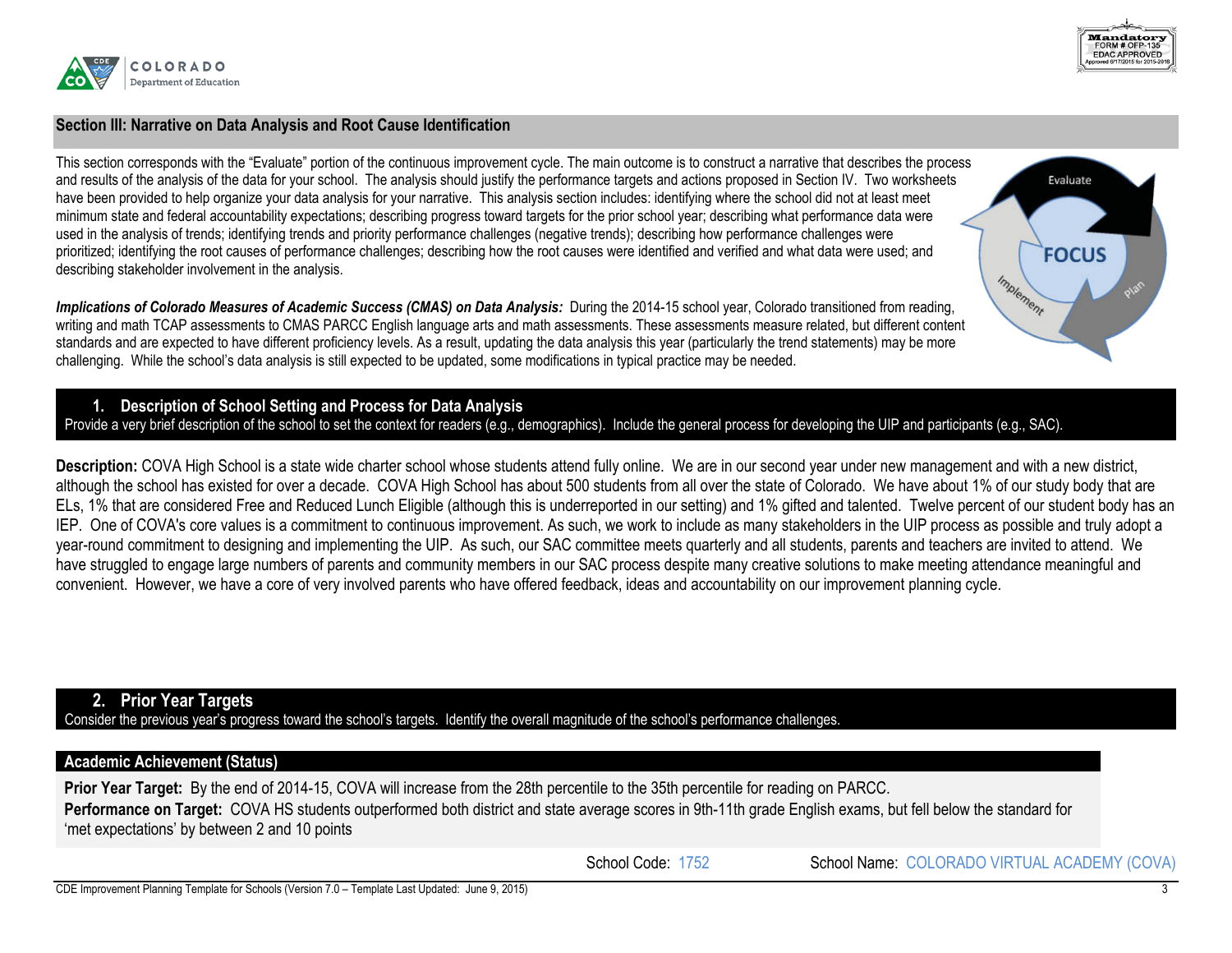



9th grade students scored in the 55th percentile and exceeded the target by 20 percentile points.

10th grade students scored in the 54th percentile and exceeded the target by 19 percentile points.

11th grade students scored in the 58th percentile and exceeded the target by 23 percentile points.

**Prior Year Target:** By the end of 2014-15, COVA will increase from the 18th percentile to the 25th percentile for math on PARCC.

**Performance on Target:** COVA HS students outperformed district and statewide counterparts on the Algebra I exam, however scored lower than those same counterparts on the Algebra II exam. Our students' average scores were the same or higher than their district and state counterparts on the Geometry exam. Algebra II is a significant area of concern.

Algebra I students scored in the 41st percentile which exceeded the target by 16 percentile points. Geometry students scored in the 52nd percentile which exceeded the target by 27 percentile points. Algebra II students scored in the 38th percentile which exceeded the target by 13 percentile points.

**Prior Year Target:** Writing: By the end of 2015-16, COVA will increase from the 40th percentile to the 46th percentile for writing on PARCC. **Performance on Target:** COVA HS students outperformed both district and state average scores in 9th-11th grade English exams, but fell below the standard for 'met expectations' by between 2 and 10 points

9th grade students scored in the 55th percentile and exceeded the target by 20 percentile points.

10th grade students scored in the 54th percentile and exceeded the target by 19 percentile points.

11th grade students scored in the 58th percentile and exceeded the target by 23 percentile points.

#### **Academic Growth**

**Prior Year Target:** We exceed expectations in respect to reading growth. To maintain MGP>MAGP trend in 2015-2016, if data is available. **Performance on Target:**

**Prior Year Target:** Math: To decrease the gap between MGP and MAGP from 30 to 20 by the end of the 2016 school year, if data is available. **Performance on Target:**

**Prior Year Target:** Writing: To decrease the gap between MGP and MAGP from 20 to 10 by the end of the 2016 school year, if data is available. **Performance on Target:**

# **Academic Growth Gaps**

**Prior Year Target:** Math: To decrease the gap between MGP and MAGP for the disaggregated groups from -30 to 0 by the end of the 2016 school year, if data is available.

# **Performance on Target:**

**Prior Year Target:** Writing: To decrease the gap between MGP and MAGP for the disaggregated groups from -35 to 0 by the end of the 2016 school year, if data is available.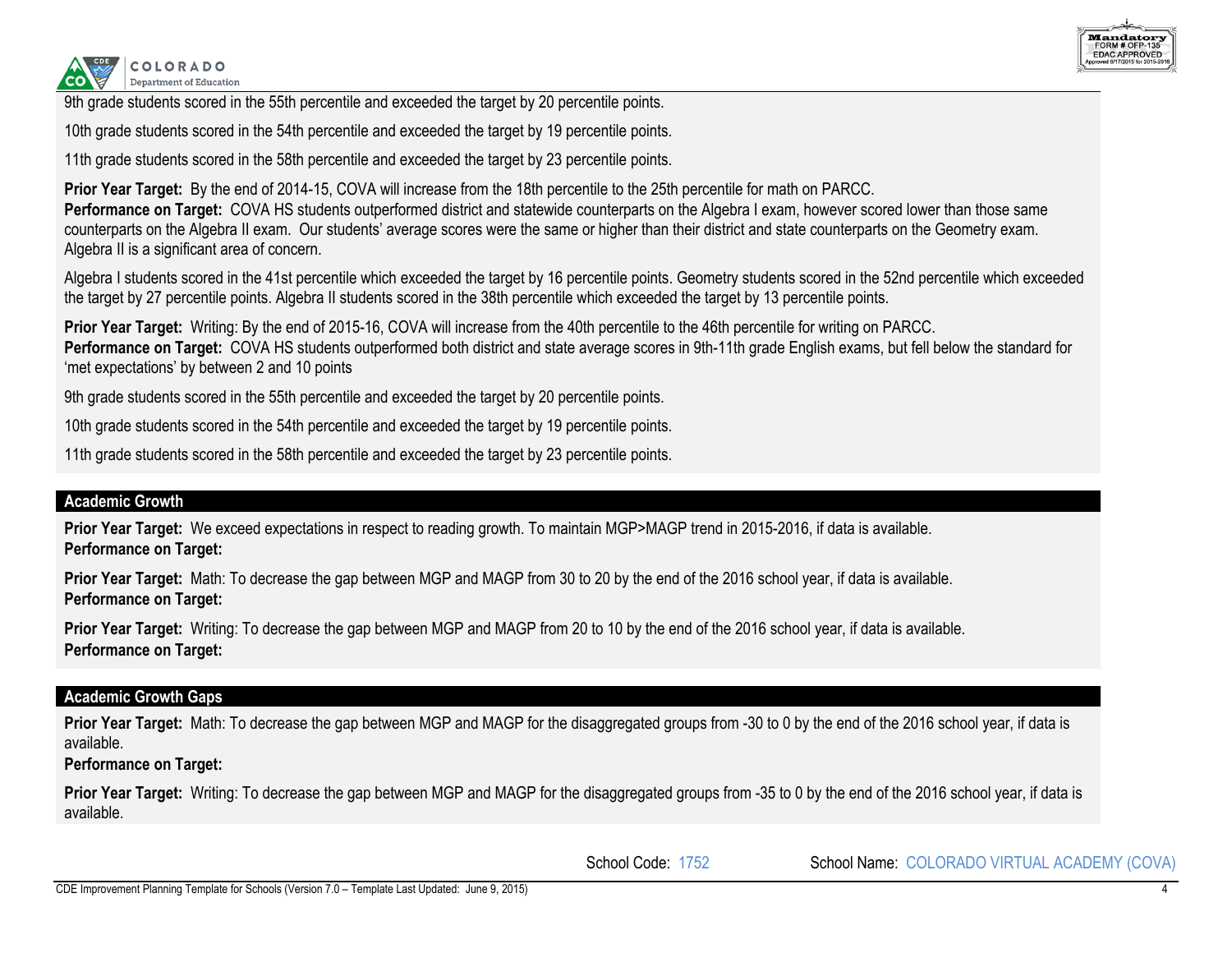



**Performance on Target:**

**Prior Year Target:** Reading: To increase the positive gap between MGP and MAGP for the disaggregated groups from 0 to 10 by the end of the 2016 school year, if data is available.

**Performance on Target:**

#### **Postsecondary & Workforce Readiness**

**Prior Year Target:** The graduation rate will increase from 30.4% to at or above 40% by the end of the 2014-2015 school year. **Performance on Target:** Our four year graduation rate increased to 71.4% which far exceeded our target.

**Prior Year Target:** To increase graduation rate for FRL students from 25% to 30% by the end of the 2014-2015 school year.

To increase graduation rate for MINORITY students from 35% to 40% by the end of the 2014-2015 school year.

To increase graduation rate for STUDENTS WITH DISABILITIES from 40% to 45% by the end of the 2014-2015 school year. **Performance on Target:**

**Prior Year Target:** The dropout rate will decrease from 12.1% to at or below 9%.

**Performance on Target:** Our 2015 dropout rate was 1.2% which exceeded our target of at or below 9%.

**Prior Year Target:** The Mean ACT will increase from 19.3 to at or above 21.

**Performance on Target:** We did not meet the overall target by -2.9 points as we scored an average composite score of 18.1 on the 14-15 ACT.

#### Academic Achievement **Reflection**

While we did not see high participation rates in PARCC (average of 38%), we did see a much higher than typical academic outcome for our participating students. Our students performed much higher on all tasks than in prior years which matched internal interim data.

#### Academic Growth **Reflection**

Academic growth data not available.

#### Academic Growth Gaps **Reflection**

Academic growth gap data not available.

#### Postsecondary Workforce Readiness **Reflection**

Both graduation rate and dropout rate showed a marked improvement and are either approaching or meeting state expectations for the first time in school history.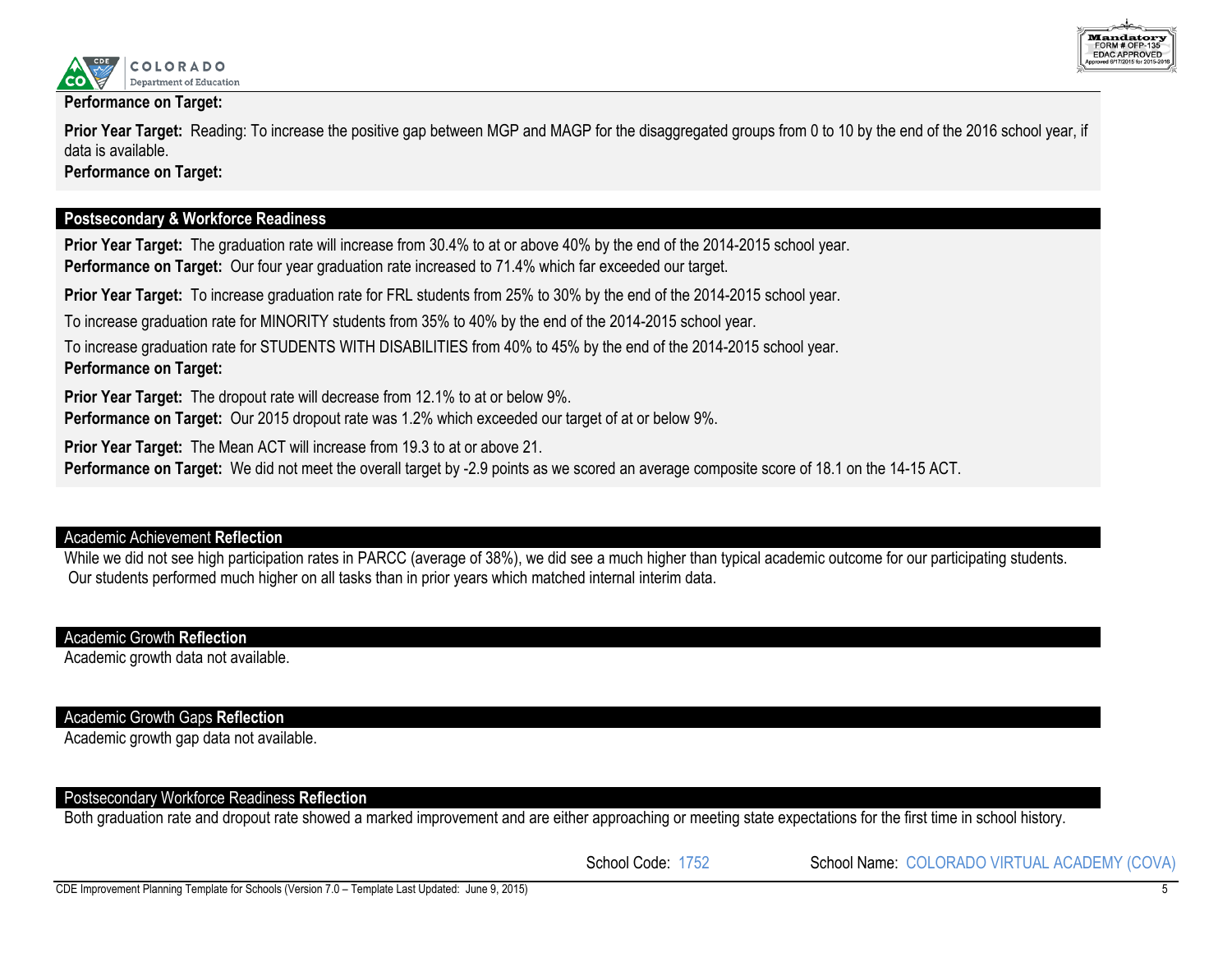

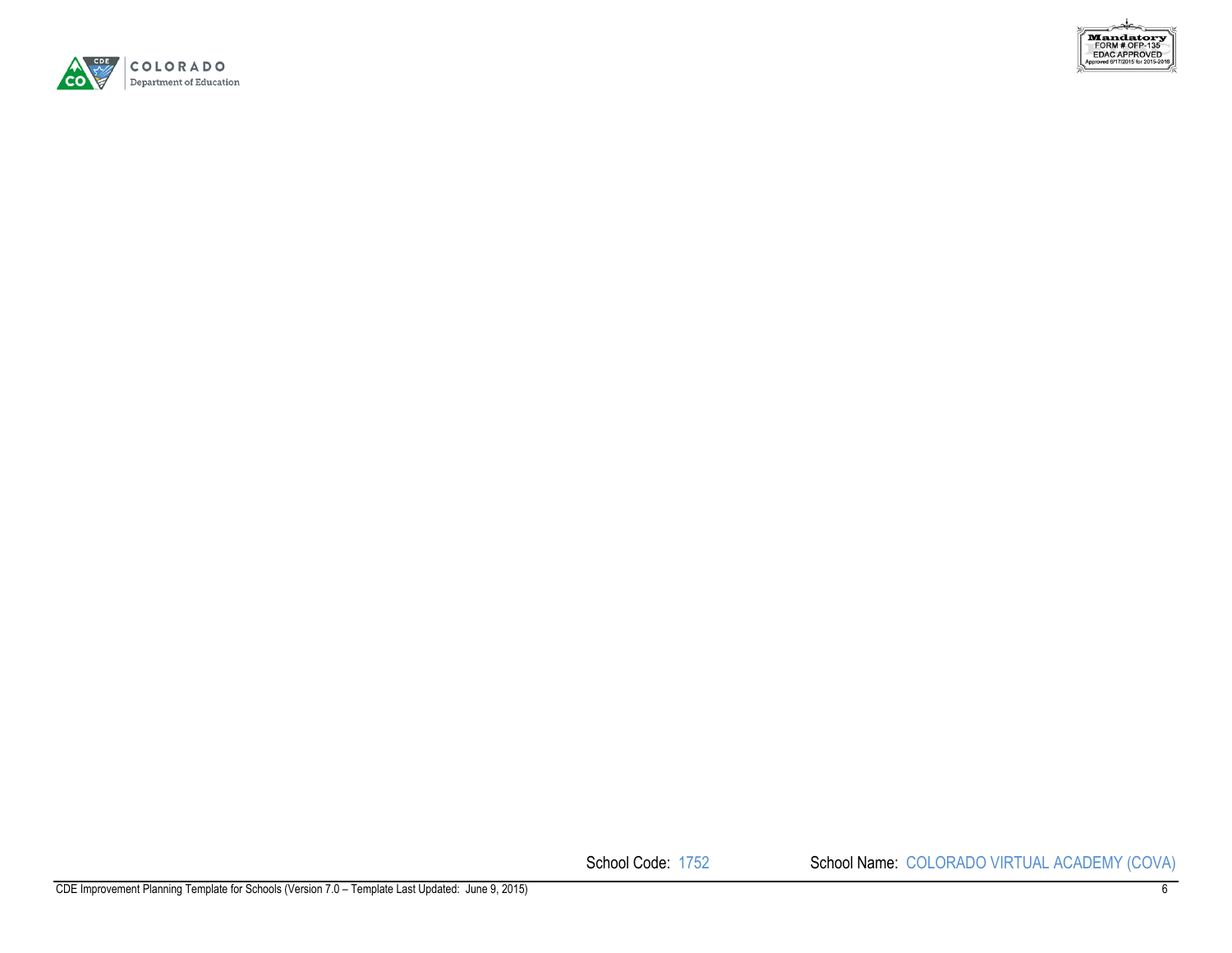



### **3. Current Performance**

Review the SPF and local data. Document any areas where the school did not at least meet state/ federal expectations.

#### **Reflection**

Out of the 21 data points that we routinely monitor, 15 of them showed improvement or steady trends in the areas of academic achievement, academic growth and post-secondary workforce readiness. The six areas that are showing negative trends were used to identify our priority performance challenges and to aid in the creation of our action plans. Half of these negative trends can be observed in the math academic area, and so that was specifically identified as an area of concern, focus and improvement. The other downward trends were identified and, after extensive root cause analysis with all stakeholders, we identified lack of effective engagement and lack of effective professional development as root causes that result in less than ideal student academic success. These challenges are large and impact a significant portion of our population.

#### **4. Trend Analysis**

Provide a description of the trend analysis that includes at least three years of data (state and local data). Trend statements should be provided in the four performance indicator areas and by disaggregated groups. Trend statements should include the direction of the trend and a comparison (e.g., state expectations, state average) to indicate why the trend is notable.

### **Academic Achievement (Status)**

- The 2019 cohort students are on a increasing trend in reading on IReady assessments given between fall 2014 and fall 2015 (% on or above grade level Fall 2014: 47, Winter 2014: 57, Spring 2015: 53, Fall 2015: 57, Winter 2015; 59).
- The 2016 cohort students are on a decreasing trend in math on IReady assessments given between fall 2014 and fall 2015 (% on or above grade level Fall 2014: 17, Winter 2014: 19, Spring 2015: 21, Fall 2015: 49, Winter 2015; 6).
- The 2017 cohort students are on a decreasing trend in math on IReady assessments given between fall 2014 and fall 2015 (% on or above grade level Fall 2014: 37, Winter 2014: 69, Spring 2015: 73, Fall 2015: 41, Winter 2015; 15).
- The 2018 cohort students are on a stable trend in math on IReady assessments given between fall 2014 and fall 2015 (% on or above grade level Fall 2014: 54, Winter 2014: 65, Spring 2015: 61, Fall 2015: 52, Winter 2015; 60).
- The 2019 cohort students are on a increasing then stable trend in math on IReady assessments given between fall 2014 and fall 2015 (% on or above grade level Fall 2014: 47, Winter 2014: 57, Spring 2015: 53, Fall 2015: 62, Winter 2015; 63).
- The 2016 cohort students are overall flat in reading on IReady assessments given between fall 2014 and fall 2015 (% on or above grade level Fall 2014: 53, Winter 2014: 57, Spring 2015: 42, Fall 2015: 57, Winter 2015 44).
- The 2017 cohort students are on a increasing trend in reading on IReady assessments given between fall 2014 and fall 2015 (% on or above grade level Fall 2014: 50, Winter 2014: 46, Spring 2015: 56, Fall 2015: 42, Winter 2015: 61).
- The 2018 cohort students are on a increasing trend in reading on IReady assessments given between fall 2014 and fall 2015 (% on or above grade level Fall 2014: 63, Winter 2014: 58, Spring 2015: 56, Fall 2015: 53, Winter 2015; 57).
- COVA HS students outperformed both district and state average scores in 9th-11th grade English exams, but fell below the standard for 'met expectations' by between 2 and 10 points 9th grade students scored in the 55th percentile and exceeded the target by 20 percentile points. 10th grade students scored in the 54th percentile and exceeded the target by 19 percentile points. 11th grade students scored in the 58th percentile and exceeded the target by 23 percentile points.
- COVA HS students outperformed district and statewide counterparts on the Algebra I exam, however scored lower than those same counterparts on the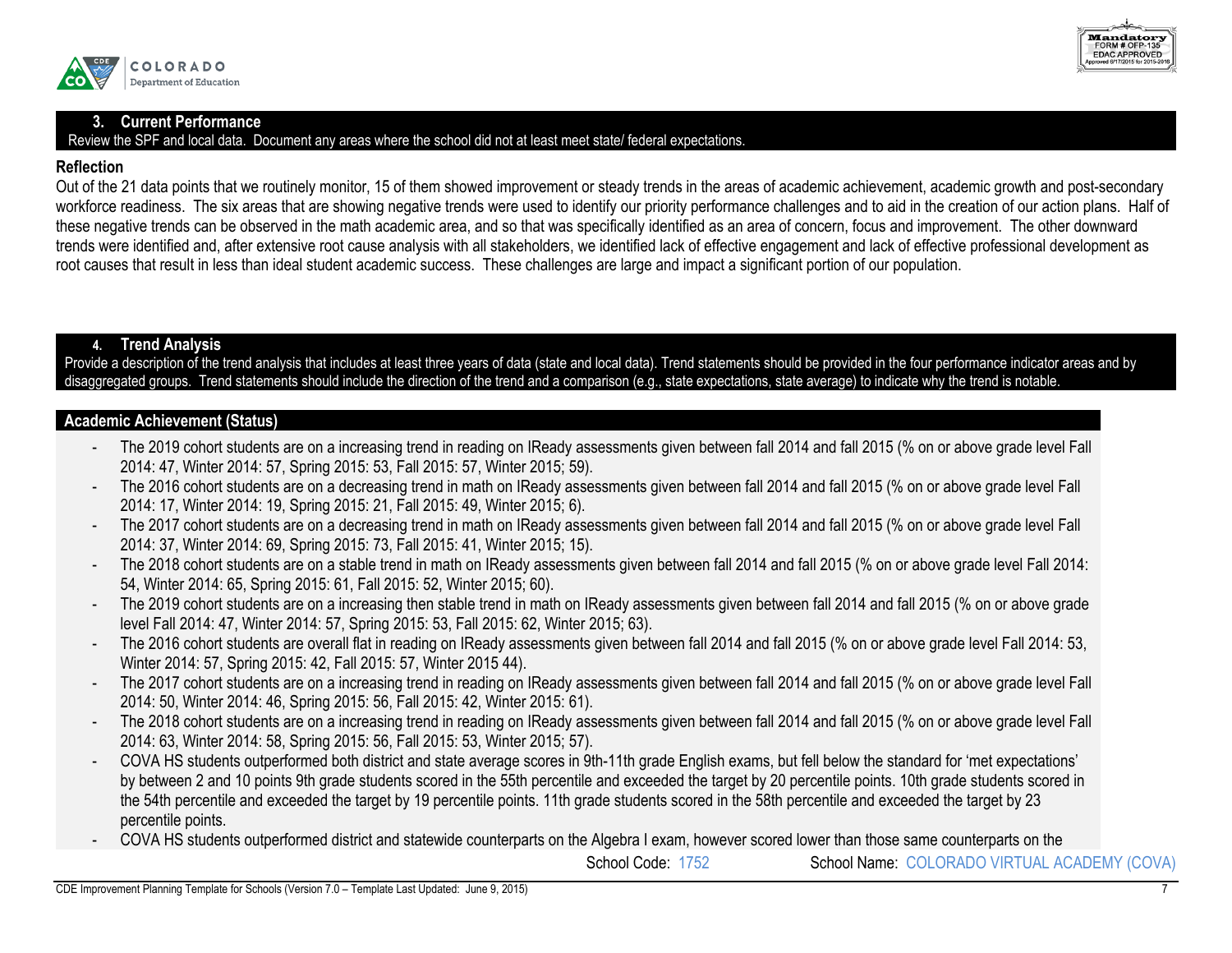



Algebra II exam. Our students' average scores were the same or higher than their district and state counterparts on the Geometry exam. Algebra II is a significant area of concern. Algebra I students scored in the 56th percentile which exceeded the target by 31 percentile points. Geometry students scored in the 52nd percentile which exceeded the target by 27 percentile points. Algebra II students scored in the 38th percentile which exceeded the target by 13 percentile points.

#### **Academic Growth**

- 9th grade average reading scale score increased from 635 to 640 in I-Ready between August and November. This indicates about 0.5 years growth during in 12 weeks of school. This puts students on track for just under a year's growth in a year's time.
- 10th grade average reading scale score stayed flat at 671 in I-Ready between August and November. This indicates about 0 years growth during in 12 weeks of school. This puts students on track for no growth in a year's time.
- 11th grade average reading scale score stayed flat at 648 in I-Ready between August and November. This indicates about 0 years growth during in 12 weeks of school. This puts students on track for no growth in a year's time.
- 12th grade average reading scale score decreased from 642 to 632 in I-Ready between August and November. This indicates about -0.5 years growth during in 12 weeks of school. This puts students on track for negative growth in a year's time.
- 9th grade average math scale score increased from 522 to 530 in I-Ready between August and November. This indicates about 0.75 years growth during in 12 weeks of school. This puts students on track for 1 to 1.5 year's growth in a year's time.
- 10th grade average math scale score increased from 535 to 539 in I-Ready between August and November. This indicates about 0.5 years growth during in 12 weeks of school. This puts students on track for 0.75 year's growth in a year's time.
- 11th grade average math scale score decreased from 522 to 521 in I-Ready between August and November. This indicates about 0 years growth during in 12 weeks of school. This puts students on track for negative growth in a year's time.
- 12th grade average math scale score increased from 509 to 515 in I-Ready between August and November. This indicates about 0.5 years growth during in 12 weeks of school. This puts students on track for 1 year's growth in a year's time.

#### **Postsecondary & Workforce Readiness**

- Graduation rate took a sharp increase from 30.4% to 71.4% for our 4 year graduation rate during the 2014-2015 school year.
- Drop out rate showed a stark improvement from 12.1% to 1.2%.
- Our ACT average composite score decreased from 19.7 (2012 & 2013) to 19.3 in 2014. It decreased again this year from 19.3 to 18.9.

**Priority Performance Challenges and Root Cause Analysis**

Priority Performance Challenges: Identify notable trends (or a combination of trends) that are the highest priority to address (priority performance challenges). No more than 3-5 are recommended. Provide a rationale for why these challenges have been selected and address the magnitude of the school's overall performance challenges.

Root Cause: Identify at least one root cause for every priority performance challenge. Root causes should address adult actions, be under the control of the school, and address the priority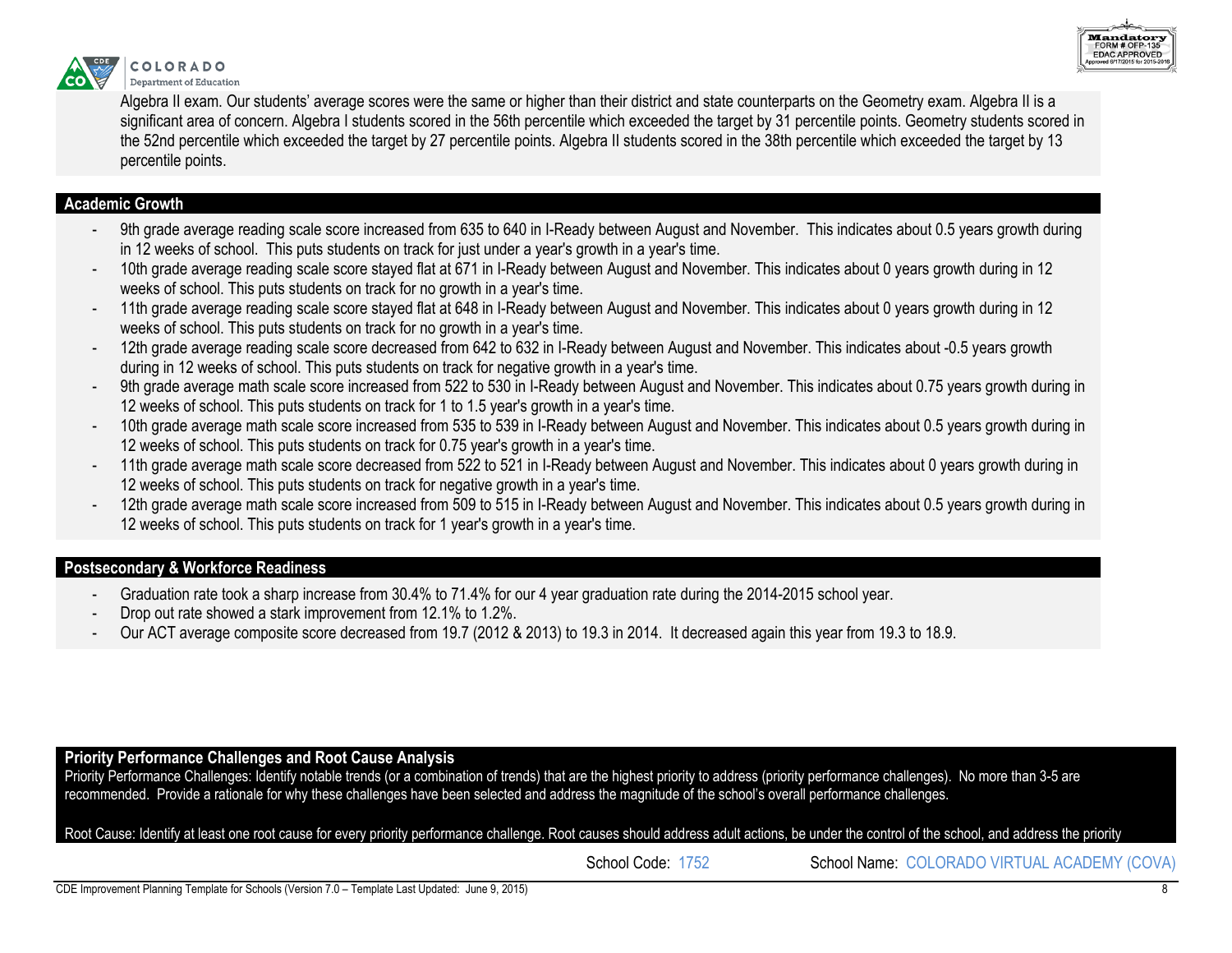



performance challenge(s). Provide evidence that the root cause was verified through the use of additional data. A description of the selection process for the corresponding major improvement strategies is encouraged.

| <b>Priority Performance Challenge</b>                                                                                                                                                                               |               | <b>Root Cause</b>                                                                                                                                                                                                                   |
|---------------------------------------------------------------------------------------------------------------------------------------------------------------------------------------------------------------------|---------------|-------------------------------------------------------------------------------------------------------------------------------------------------------------------------------------------------------------------------------------|
| ELA Academic Achievement: ELA performance is on a stable then<br>increasing trend but is below state expectations. Interim internal<br>assessment data suggests flat or negative growth trends.                     |               | Lack of Writing Intervention: Lack of effective intervention program that directly<br>addressed student needs.                                                                                                                      |
| Math Academic Acheivement: Math performance is on a stable and<br>increasing trend but remains consistently below state expectations. Interim<br>internal assessment data suggests continued positive growth.       | $\Rightarrow$ | Poor vertical alignment and articulation: Little to no focus on articulating content over<br>student high school career. Little focus on transition planning between feeder middle<br>school and COVA High School math progression. |
| Post-Secondary Workforce Readiness: Dropout rate and graduation rate<br>both improved significantly this year. Graduation rate still falls below state<br>expectation while dropout rate exceeds state expectation. | $\Rightarrow$ | Lack of effective engagement strategies: Vendor infrastructure has not supported<br>effective engagement strategies to drive high levels of performance.                                                                            |

#### **Reflection on Priority Performance Challenges**

Overall, these priority improvement challenges impact a wide number of students and are fairly consistent across disaggregaged groups within the school population. Math achievement and growth are both primary areas of concern reflected in both internal and external data analysis. Students perform more poorly in math and our prior major improvement strategies have shown insufficient growth in this area, although some of those are longer term projects which we may not be able to see full results on until years in the future.

We have selected ELA as a priority performance challenge for several reasons. Reading is our highest area of strength, academically, but continues to fall below both internal goals and state expectations for the majority of students. On the other hand, writing is a critical skill that we've targeted for improvement since overall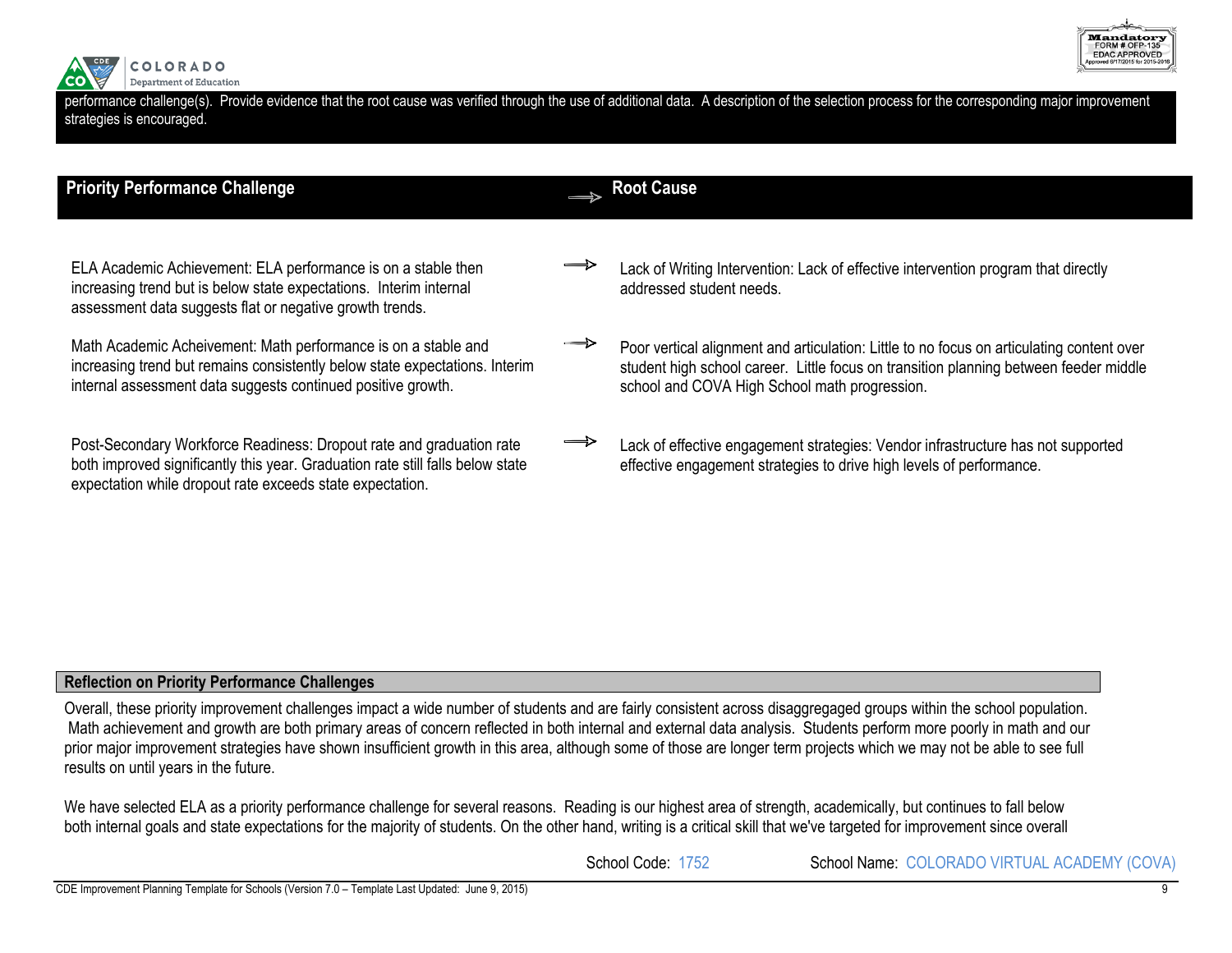



our students tend to avoid writing tasks or perform poorly on them.

While we had incredible growth in our graduation rate and drop out rate this year, we still identify PWR as an area of growth as we want to continue to improve on the graduation rates for our students.

#### **Reflection on Root Cause**

A careful root cause analysis was performed throughout the improvement cycle. Utilizing the tools from CDE our stakeholders met routinely and dug deeply to identify the root causes above. One example was our Post-Secondary Workforce Readiness priority performance challenge. While the conversation started with bringing forth child centered issues (like student intrinsic motivation, lack of dedication to learning, etc), we eventually drilled down deeper and found that a unifying challenge for our struggling and disengaged students and families is about how to access the effectively navigate the systems. We used the 'five whys' method to deepen our thinking and identify a true root cause; one that we can impact and improve upon. We verified our root causes through a variety of data use. Surveys, perception inventories, assessment data, professional development calendar, etc.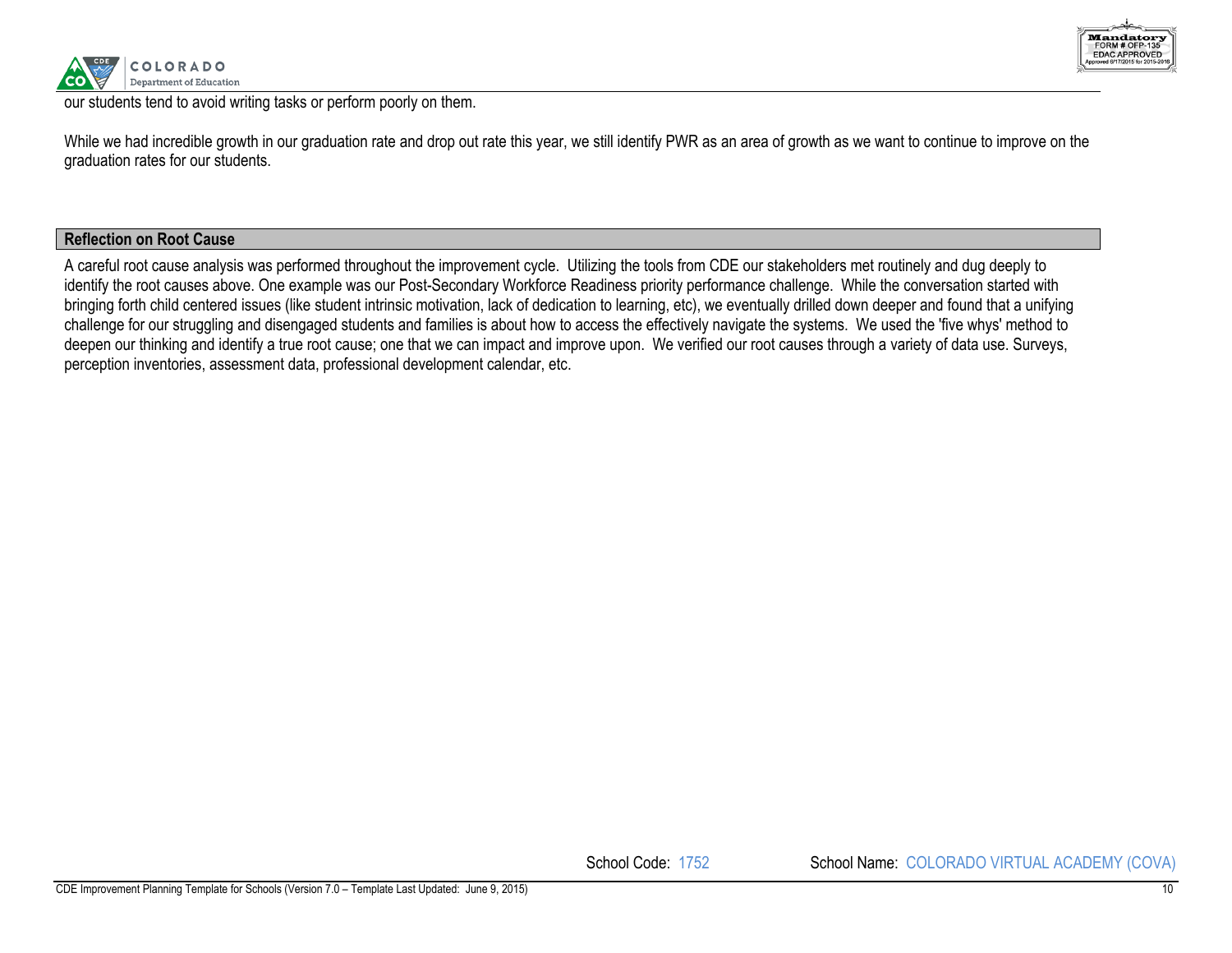

**1. Summary/Conclusion**

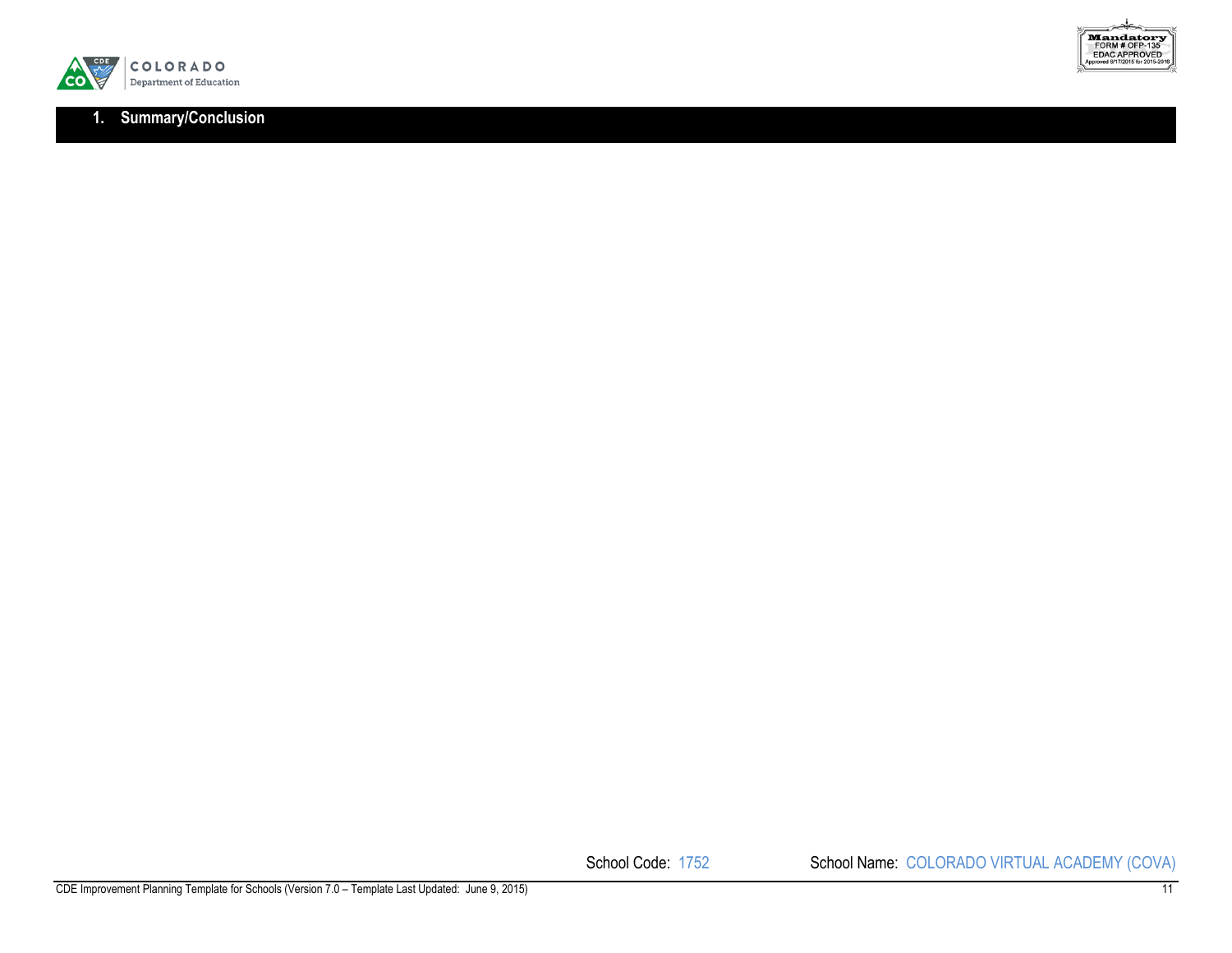

### **Section IV: Action Plan(s)**



This section addresses the "Plan" portion of the continuous improvement cycle. First, identify annual performance targets and the interim measures. This will be documented in the required *School Target Setting Form* on the next page. Then move into action planning, which should be captured in the *Action Planning Form*.

Schools are expected to set their own annual targets for the performance indicators (i.e. academic achievement, academic growth, academic growth gaps, and postsecondary and workforce readiness). At a minimum, schools should set targets for each of the performance indicators where state expectations were not met; targets should also be connected to prioritized performance challenges identified in the data narrative (section III). For each annual performance target, identify interim measures that will be used to monitor progress toward the annual targets at least quarterly during the school year.



Implications of Colorado Measures of Academic Success (CMAS) on Target Setting: During the 2014-15 school year, Colorado transitioned from reading, writing and math TCAP assessments to CMAS PARCC English language arts and math assessments. These assessments measure related, but different content standards and are expected to have different proficiency levels. As a result, setting targets based on the percent of students scoring proficient and advanced on TCAP is not appropriate. Furthermore, CDE does not yet know if student growth percentiles and median student growth percentiles will be available for accountability, planning or reporting use. It is known that adequate growth percentiles will not be available this school year for 2014-15 results. Target setting is still expected to occur in the UIP process during this transition period. However, some modifications in typical practice may be needed.

#### **School Target Setting Form**

#### **Academic Achievement (Status)**

| Subject                               |           |                                                                                                                        |
|---------------------------------------|-----------|------------------------------------------------------------------------------------------------------------------------|
| <b>Priority Performance Challenge</b> |           | <b>ELA Academic Achievement</b>                                                                                        |
| Annual                                | 2015-2016 | By the end of 2015-16, COVA students will increase ELA academic performance to the 60th percentile in each grade level |
| Performance                           |           | (Spring 2015 benchmark: 9th grade: 55th percentile, 10th grade 54th percentile, 11th grade 58th percentile).           |
| Targets                               | 2016-2017 | By the end of 2016-17, COVA students will increase reading academic performance to the 63rd percentile.                |
| <b>Interim Measures</b>               |           | English passing rates: monitored monthly.                                                                              |
|                                       |           | IReady benchmarks administered Fall, Winter and Spring.                                                                |
|                                       |           | IReady data talks biweekly.                                                                                            |
|                                       |           | Average Lexile scores monitored three times per year.                                                                  |

| Subject                               |           |                                                                                                                           |
|---------------------------------------|-----------|---------------------------------------------------------------------------------------------------------------------------|
| <b>Priority Performance Challenge</b> |           | Math Academic Acheivement                                                                                                 |
| Annual                                | 2015-2016 | By the end of 2015-16, COVA students will increase math academic performance to be consistently above the 50th            |
| Performance                           |           | percentile in each academic area (Spring 2015 benchmark: Algebra: 41st percentile, Geometry: 52nd percentile, Algebra II: |
| Targets                               |           | 38th percentile).                                                                                                         |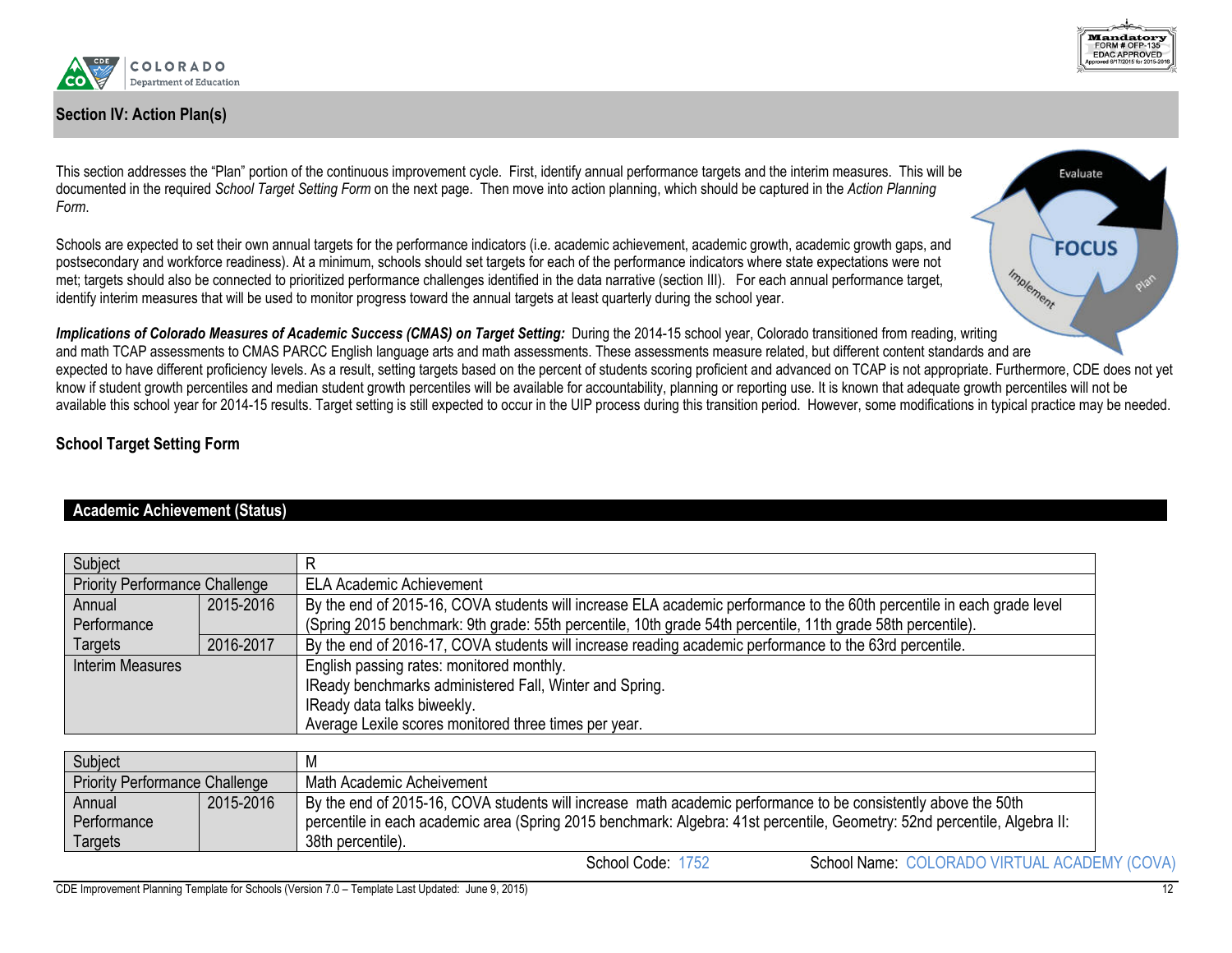



|                  | 2016-2017 | By the end of 2015-16, COVA students will increase math academic performance to be consistently above the 55th  |
|------------------|-----------|-----------------------------------------------------------------------------------------------------------------|
|                  |           | percentile in each academic area.                                                                               |
| Interim Measures |           | Math passing rates monitored monthly, IReady benchmarks administered Fall, Winter and Spring. IReady data talks |
|                  |           | biweekly. Assessment of and recommendation for effective course progression.                                    |

# **Academic Growth**

| Subject                               |           |                                                                                      |
|---------------------------------------|-----------|--------------------------------------------------------------------------------------|
| <b>Priority Performance Challenge</b> |           | ELA Academic Achievement                                                             |
| Annual                                | 2015-2016 | Students will gain on average 10 points between fall and spring reading diagnostics. |
| Performance<br>Targets                | 2016-2017 | Students will gain on average 10 points between fall and spring reading diagnostics. |
| Interim Measures                      |           | Biweekly data talks about student academic progress with English teachers.           |
|                                       |           | Three time annual assessment of IReady progress.                                     |

| Subject                               |           |                                                                                                                                |
|---------------------------------------|-----------|--------------------------------------------------------------------------------------------------------------------------------|
| <b>Priority Performance Challenge</b> |           | Math Academic Acheivement                                                                                                      |
| Annual                                | 2015-2016 | Students will gain on average 20 points between fall and spring math diagnostics.                                              |
| Performance<br>Targets                | 2016-2017 | Students will gain on average 10 points between fall and spring math diagnostics.                                              |
| <b>Interim Measures</b>               |           | Math passing rates.                                                                                                            |
|                                       |           | Biweekly data talks about student academic progress with English teachers. Three time annual assessment of IReady<br>progress. |

# **Academic Growth Gaps**

Subject R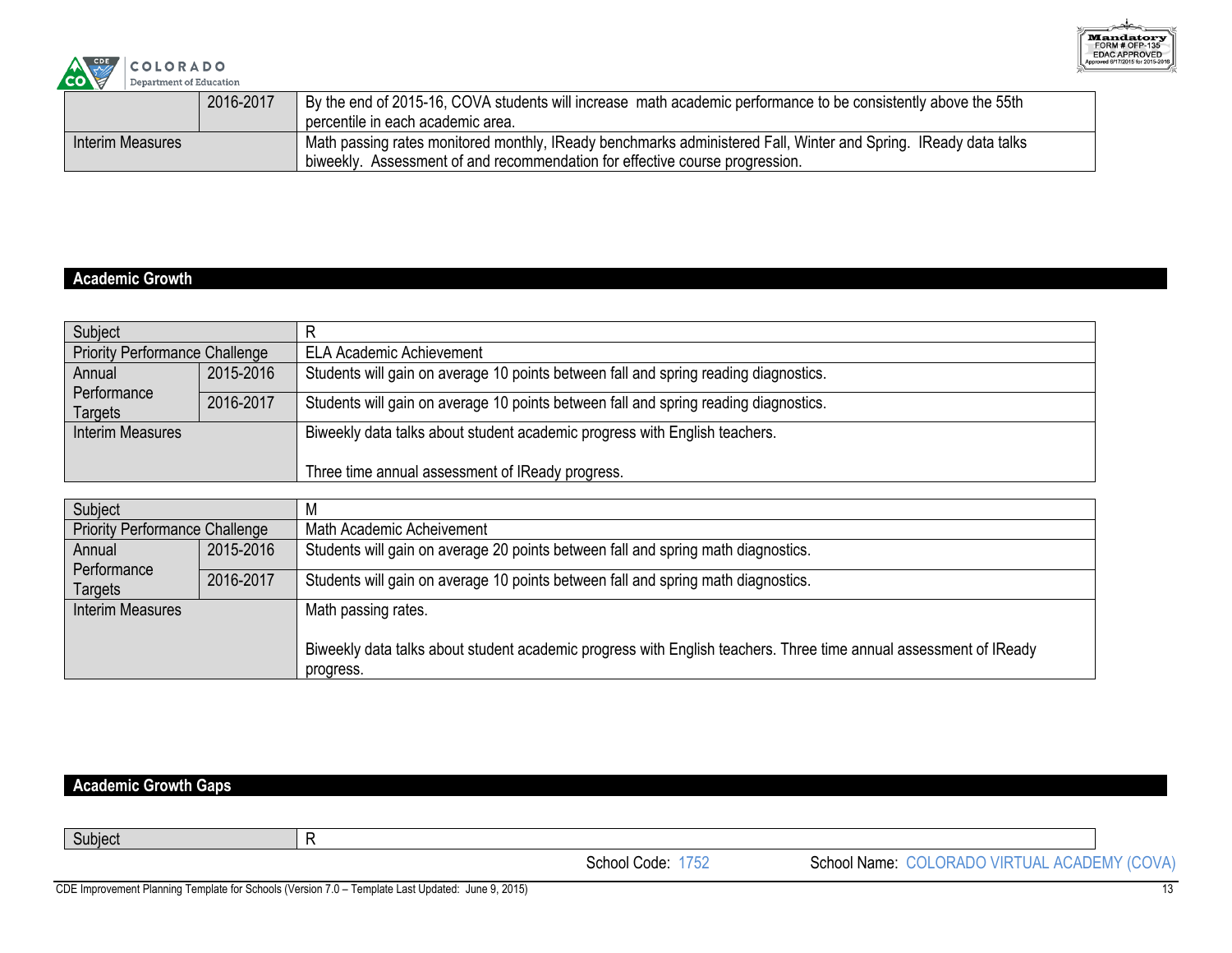



|                         | <b>Priority Performance Challenge</b> |                                                                                                                   |
|-------------------------|---------------------------------------|-------------------------------------------------------------------------------------------------------------------|
|                         |                                       | <b>ELA Academic Achievement</b>                                                                                   |
| Annual                  | 2015-2016                             | Students in disaggregated groups will gain on average 10 points between fall and spring reading diagnostics.      |
| Performance             |                                       |                                                                                                                   |
|                         | 2016-2017                             | Students in disaggregated groups will gain on average 10 points between fall and spring reading diagnostics.      |
| Targets                 |                                       |                                                                                                                   |
| <b>Interim Measures</b> |                                       | Biweekly data talks about student academic progress with English teachers. Three time annual assessment of IReady |
|                         |                                       | progress.                                                                                                         |

| Subject                               |           | M                                                                                                                |
|---------------------------------------|-----------|------------------------------------------------------------------------------------------------------------------|
| <b>Priority Performance Challenge</b> |           | Math Academic Acheivement                                                                                        |
| Annual                                | 2015-2016 | Students in the disaggregated groups will gain on average 20 points between fall and spring math diagnostics.    |
| Performance<br><b>Targets</b>         | 2016-2017 | Students in the disaggregated groups will gain on average 10 points between fall and spring math diagnostics.    |
| <b>Interim Measures</b>               |           | Math passing rates. Biweekly data talks about student academic progress with English teachers. Three time annual |
|                                       |           | assessment of IReady progress.                                                                                   |

# **Postsecondary & Workforce Readiness**

| Subject                               |           | <b>Graduation Rate</b>                                                                                 |
|---------------------------------------|-----------|--------------------------------------------------------------------------------------------------------|
| <b>Priority Performance Challenge</b> |           | <b>Post-Secondary Workforce Readiness</b>                                                              |
| Annual                                | 2015-2016 | The graduation rate will increase from 71% to at or above 75% by the end of the 2015-2016 school year. |
| Performance<br>Targets                | 2016-2017 | The graduation rate will stay stable at 75% at the end of the 2016-2017 school year.                   |
| <b>Interim Measures</b>               |           | Monthly monitoring of student progress toward graduation via the counselor tracker.                    |
|                                       |           | Weekly monitoring of passing rates (goal of 83%).                                                      |
|                                       |           | 90% completion of Leadership Skills course.                                                            |

| Subject                        |           | Disaggregated Grad Rate                                                                               |
|--------------------------------|-----------|-------------------------------------------------------------------------------------------------------|
| Priority Performance Challenge |           | Post-Secondary Workforce Readiness                                                                    |
| Annual                         | 2015-2016 | Data not yet available for 14-15. Prior year goal is:                                                 |
| Performance                    |           |                                                                                                       |
| <b>Targets</b>                 |           | To increase graduation rate for FRL students from 20% to 25% by the end of the 2014-2015 school year. |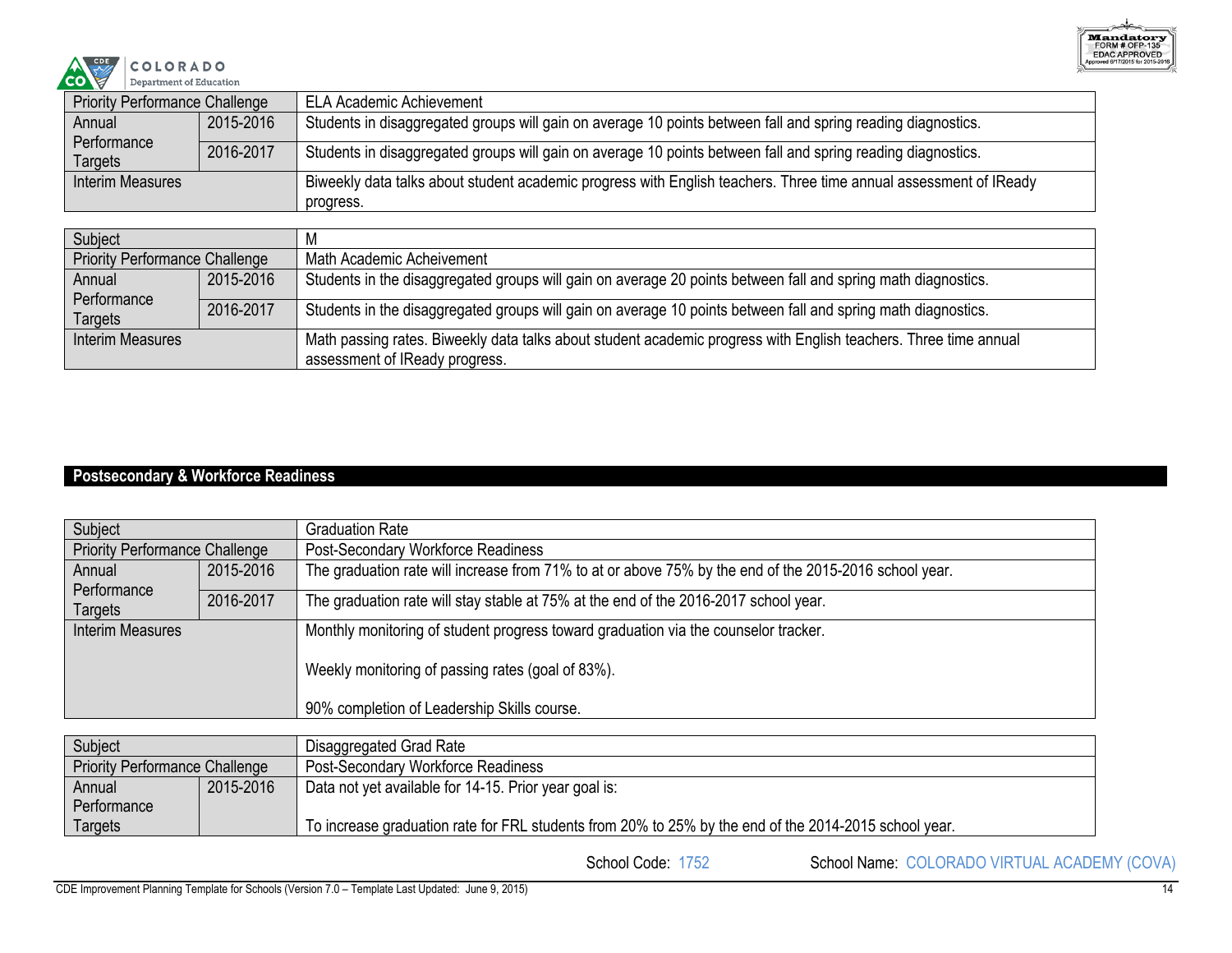



|                  |           | To increase graduation rate for MINORITY students from 27% to 35% by the end of the 2014-2015 school year.          |
|------------------|-----------|---------------------------------------------------------------------------------------------------------------------|
|                  |           | To increase graduation rate for STUDENTS WITH DISABILITIES from 37.5% to 40% by the end of the 2014-2015 school     |
|                  |           | vear.                                                                                                               |
|                  | 2016-2017 | To increase graduation rate for FRL students from 25% to 30% by the end of the 2016-2017 school year.               |
|                  |           | To increase graduation rate for MINORITY students from 35% to 40% by the end of the 2016-2017 school year.          |
|                  |           | To increase graduation rate for STUDENTS WITH DISABILITIES from 40% to 45% by the end of the 2016-2017 school year. |
| Interim Measures |           | Monthly monitoring of student progress toward graduation via the counselor tracker.                                 |
|                  |           |                                                                                                                     |
|                  |           | Weekly monitoring of passing rates (goal of 83%).                                                                   |
|                  |           |                                                                                                                     |
|                  |           | 90% completion of Leadership Skills course.                                                                         |

| Subject                               |           | Dropout Rate                                              |
|---------------------------------------|-----------|-----------------------------------------------------------|
| <b>Priority Performance Challenge</b> |           | <b>Post-Secondary Workforce Readiness</b>                 |
| Annual                                | 2015-2016 | Dropout rate will remain less than 5%.                    |
| Performance                           | 2016-2017 |                                                           |
| Targets                               |           | Dropout rate will remain less than 5%.                    |
| Interim Measures                      |           | Monthly monitoring of the 3 or more failing grades list.  |
|                                       |           |                                                           |
|                                       |           | Monthly monitoring of % of students in the STARS process. |

| Subject                               |           | Mean CO ACT                                                           |
|---------------------------------------|-----------|-----------------------------------------------------------------------|
| <b>Priority Performance Challenge</b> |           | <b>Post-Secondary Workforce Readiness</b>                             |
| Annual                                | 2015-2016 | The Mean ACT will increase from 18.9 to at or above 20.               |
| Performance                           | 2016-2017 | The Mean ACT will increase from 20 to at or above 22.                 |
| Targets                               |           |                                                                       |
| <b>Interim Measures</b>               |           | Monthly monitoring of online and teacher led ACT preparation results. |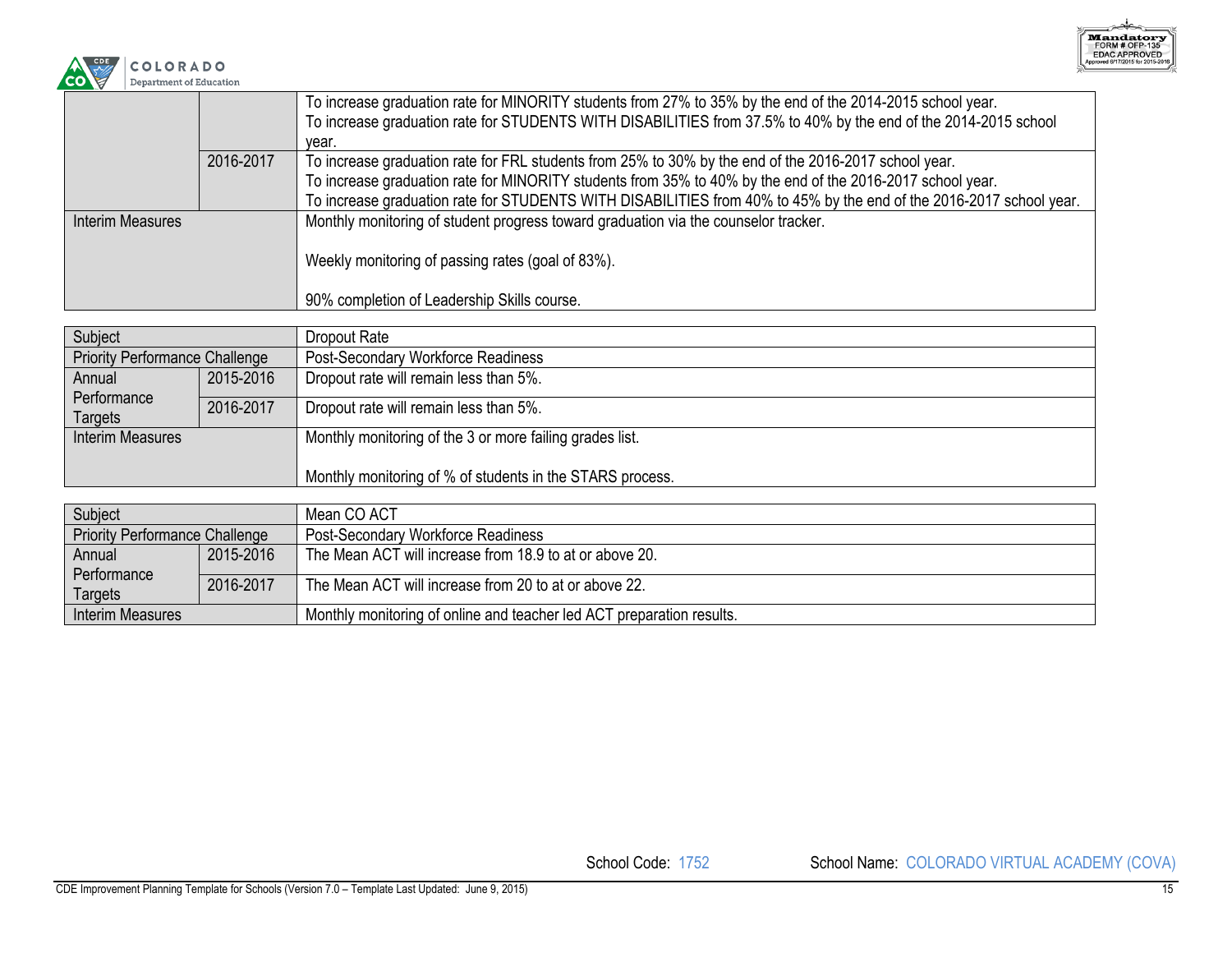

#### **Action Planning Form for 2015-16 and 2016-17**

**COLORADO** Department of Education

Identify the major improvement strategy(s) for 2015-16 and 2016-17 that will address the root cause(s) determined in Section III. For each major improvement strategy, identify the root cause(s) that the major improvement strategy will help to dissolve. Then, indicate which accountability provision or grant opportunity it will address. Details should include the action steps that will be taken to implement the major improvement strategy, a general timeline, resources that will be used to implement the actions, and implementation benchmarks.

#### **Major Improvement Strategy:** Literacy Instruction and PD

Improve literacy instruction and outcomes through cohesive professional development, using common evaluation tools and effective interventions.

#### **Root Cause(s) Addressed:**

Lack of Writing Intervention

# **Accountability Provisions or Grant Opportunities Addressed by this Major Improvement Strategy (check all that apply):<br>
I State Accreditation <b>I** Title I Focus School **I** Tiered Intervention Grant (TIG) **I** Colorado Gradua

|  | $\boxtimes$ State Accreditation |  |  |  |
|--|---------------------------------|--|--|--|
|--|---------------------------------|--|--|--|

 $\Box$  Tiered Intervention Grant (TIG)  $\Box$  Colorado Graduation Pathways Program  $\Box$  Other:

| <b>Action Steps</b>   |                                                                                             |
|-----------------------|---------------------------------------------------------------------------------------------|
| Aug. 2015 - May. 2016 | Identification of struggling students for 2015-2016 school year.                            |
|                       | Description:                                                                                |
|                       | Data analysis to identify student performing below grade level.                             |
|                       | <b>Implementation Benchmarks:</b>                                                           |
|                       | Fall 2015: Identification of prior year students place in intervention.                     |
|                       | Aug 2015: Universal screening for all MS students in math and reading.                      |
|                       | Aug 2015: Data evaluation and identification of additional students requiring intervention. |
|                       |                                                                                             |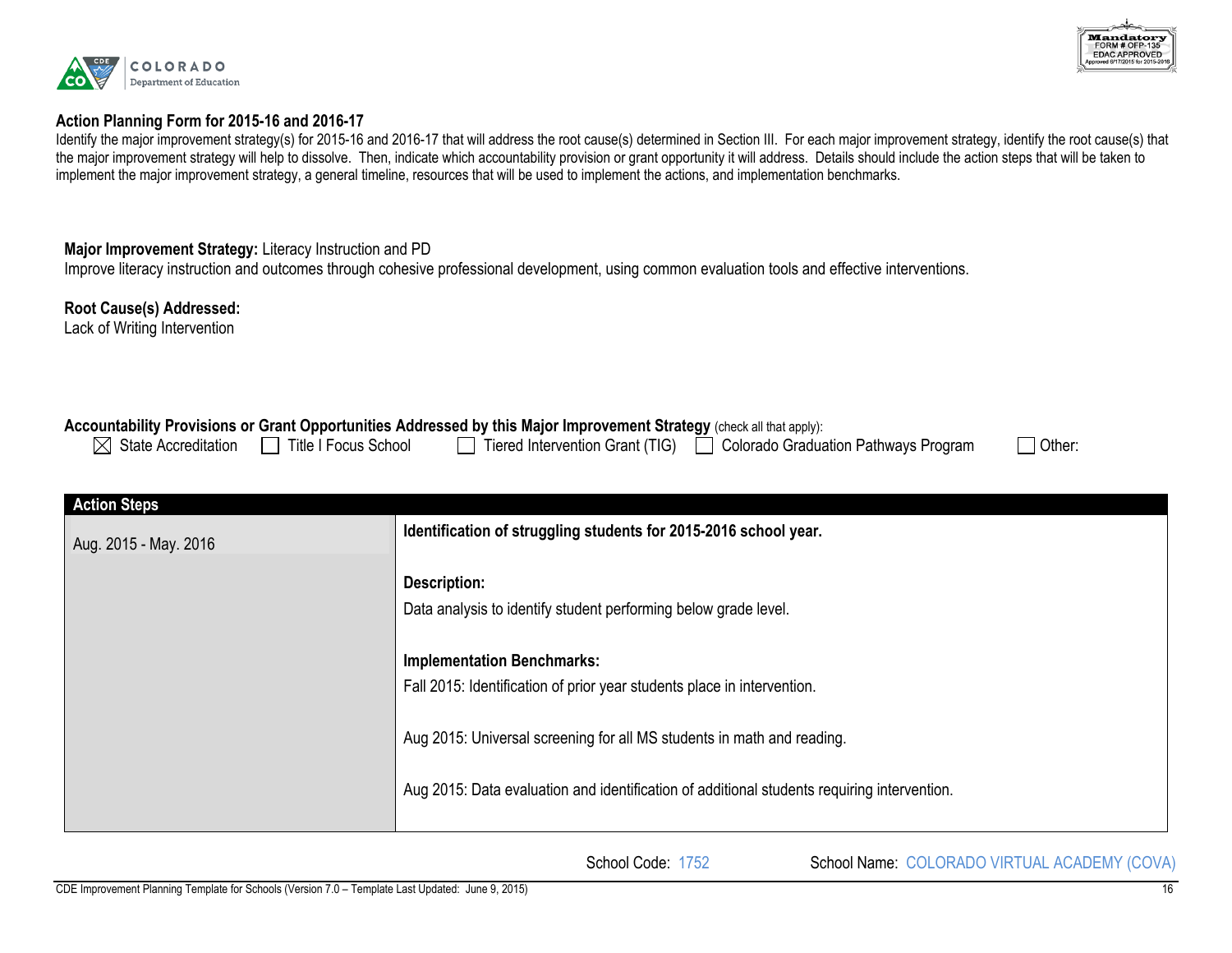



| $\sim$<br>$\parallel$ Department of Equication |                                                                                                                                                                                                      |
|------------------------------------------------|------------------------------------------------------------------------------------------------------------------------------------------------------------------------------------------------------|
|                                                | Sept 2015: Establishment of intervention methods and groups. Communicated to families.                                                                                                               |
|                                                | Sept 2015: Establishment of bi-weekly data talks between Principal and teachers to discuss student progress and next<br>instructional steps for each student. Continue throughout 15-16 school year. |
|                                                | May 2015: Finalization and data analysis of outcomes for students identified for intervention.                                                                                                       |
|                                                | May 2015: Teacher recommendations for each student next steps for future years and preparation to pass student<br>information to next teacher.                                                       |
|                                                |                                                                                                                                                                                                      |
|                                                | <b>Resources:</b>                                                                                                                                                                                    |
|                                                | <b>Staff Time</b>                                                                                                                                                                                    |
|                                                | IReady system.                                                                                                                                                                                       |
|                                                | <b>Key Personnel:</b>                                                                                                                                                                                |
|                                                |                                                                                                                                                                                                      |
|                                                | Administration, teachers, staff.                                                                                                                                                                     |
|                                                | Status:                                                                                                                                                                                              |
|                                                | In Progress                                                                                                                                                                                          |
| Sep. 2015 - May. 2016                          | <b>Bimonthly data talks reading</b>                                                                                                                                                                  |
|                                                | <b>Description:</b>                                                                                                                                                                                  |
|                                                |                                                                                                                                                                                                      |
|                                                | Bimonthly data talks to monitor student progress identified as struggling in reading.                                                                                                                |
|                                                | <b>Implementation Benchmarks:</b>                                                                                                                                                                    |
|                                                | Meetings scheduled and data monitoring calendar agreed upon.                                                                                                                                         |
|                                                | 2015-2016 school year: Meetings going on routinely, creation of individualized plans for enhancing each student's                                                                                    |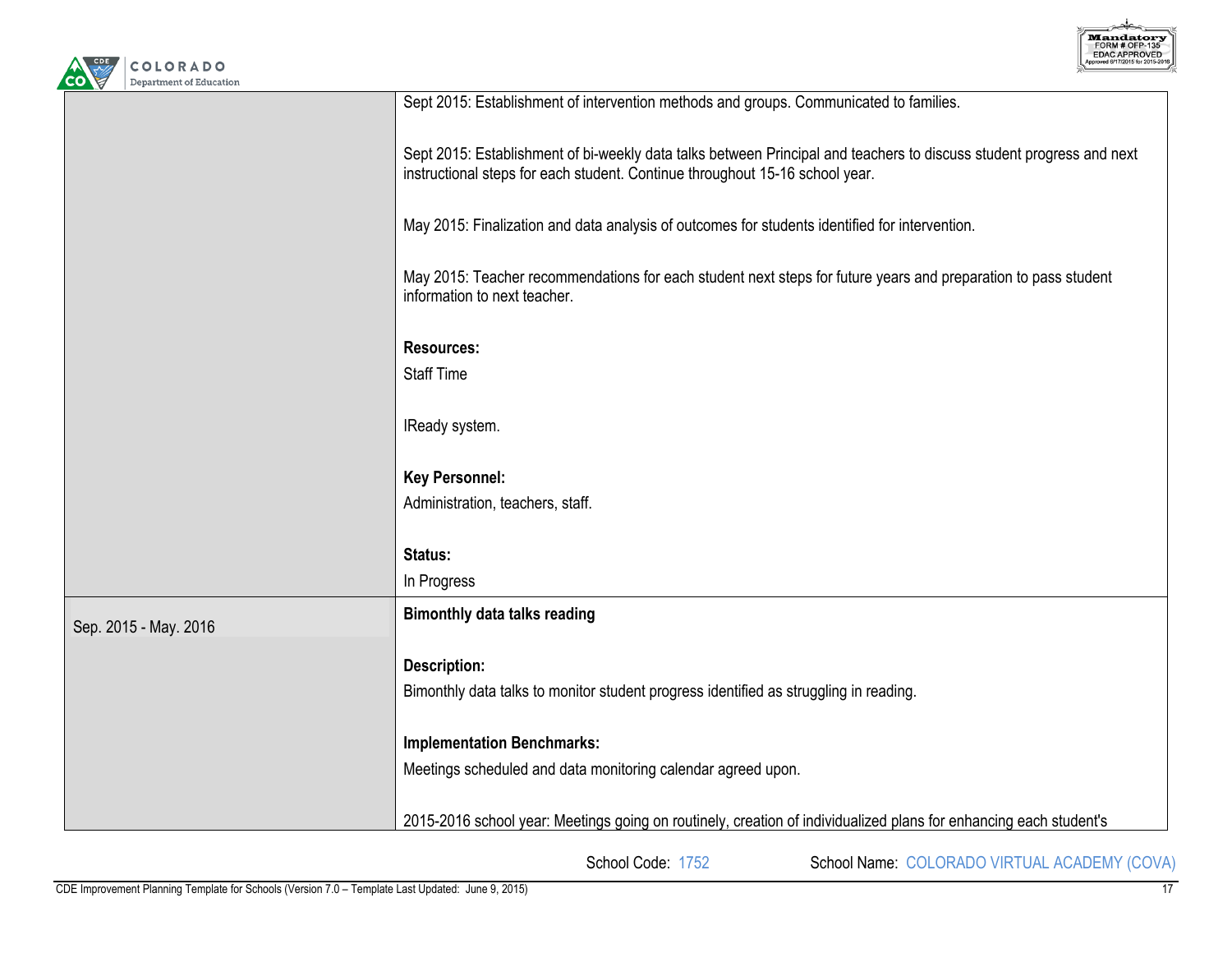



|                       | academic success.                                                                                                      |
|-----------------------|------------------------------------------------------------------------------------------------------------------------|
|                       |                                                                                                                        |
|                       | <b>Resources:</b>                                                                                                      |
|                       | IReady, staff time.                                                                                                    |
|                       |                                                                                                                        |
|                       | <b>Key Personnel:</b>                                                                                                  |
|                       | English teachers, principal, assistant principal.                                                                      |
|                       | Status:                                                                                                                |
|                       | In Progress                                                                                                            |
|                       |                                                                                                                        |
| Aug. 2015 - May. 2016 | PEEPS cross-curricular Writing Instruction and Assessment Tool                                                         |
|                       |                                                                                                                        |
|                       | <b>Description:</b>                                                                                                    |
|                       | Launch of writing program August 2015.                                                                                 |
|                       | <b>Implementation Benchmarks:</b>                                                                                      |
|                       | All staff informed about system by 9/17/15.                                                                            |
|                       | Staff informed of PEEPS writing assessment as student outcome data for teacher evaluation system by 8/17/15.           |
|                       | Staff trained (half day) on and aligned practice on PEEPS by 9/18/15                                                   |
|                       | Writing skills will be assessed by PEEPS assessment tool, used at least once per quarter by all teachers, as evidenced |
|                       | by grading feedback in the online system. (ongoing, all year)                                                          |
|                       | Spring 2016 PEEPS system evaluation, training needs identified.                                                        |
|                       | Summer 2016 begin identification of grade level skills aligned to standards.                                           |
|                       | Summer 2016 develop year-over-year skills based writing rubric in alignment with feeder school and high schools.       |
|                       | Fall 2016 establish routine data monitoring calendar and data talk cycle for writing focus.                            |
|                       | 16-17 school year complete data talks and identify skill areas in need of whole school intervention.                   |
|                       |                                                                                                                        |
|                       |                                                                                                                        |
|                       | **PEEPS- 5 point in the moment writing assessment tool: Point, Evidence, Explanation, Punctuation & Spelling.          |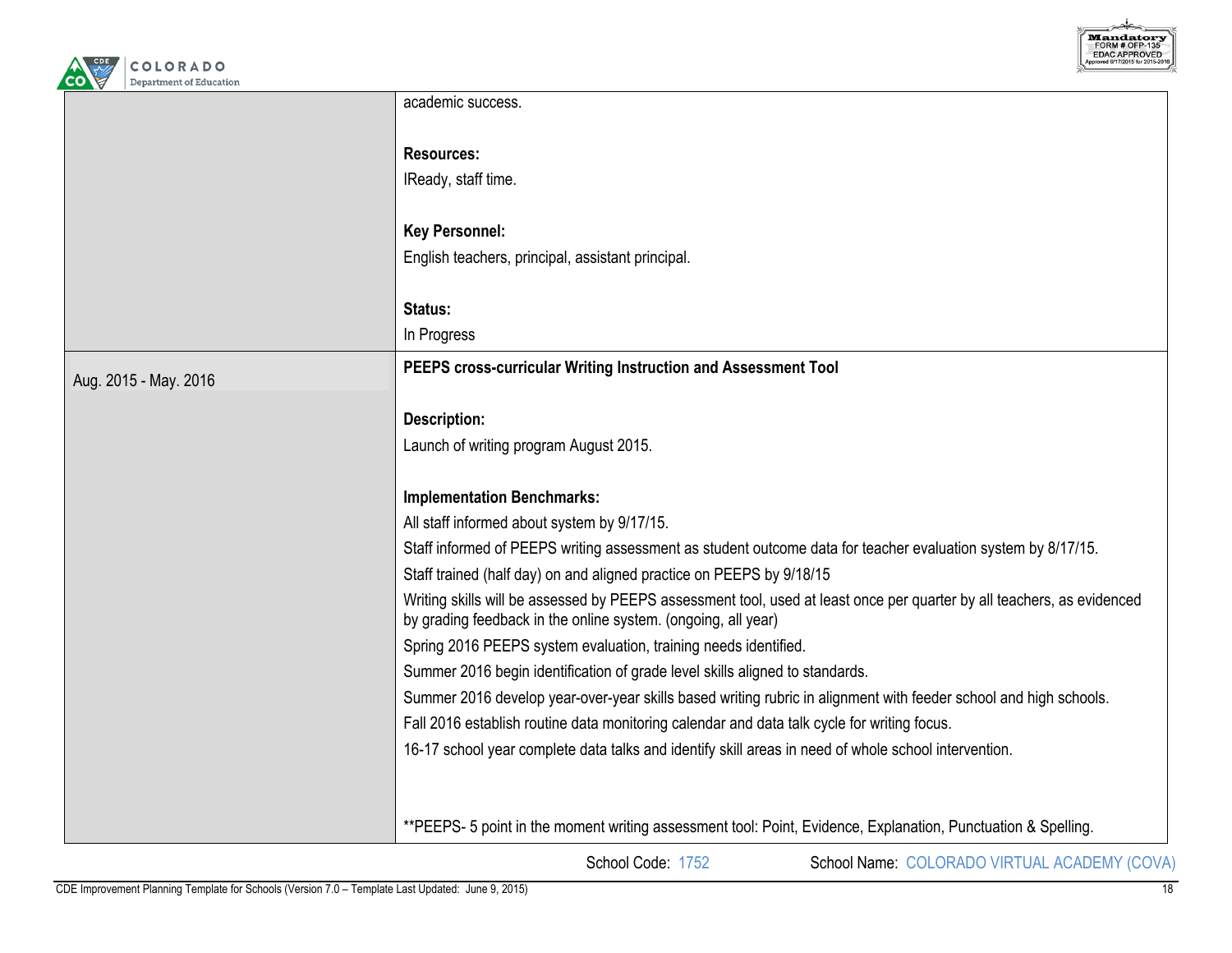| CO COE | COLORADO<br>Department of Education | Mandatory<br>FORM # OFP-135<br>EDAC APPROVED<br>Approved 6/17/2015 for 2015-2016 |  |
|--------|-------------------------------------|----------------------------------------------------------------------------------|--|
|        |                                     |                                                                                  |  |
|        |                                     | <b>Resources:</b>                                                                |  |
|        |                                     | Staff time.                                                                      |  |
|        |                                     |                                                                                  |  |
|        |                                     | <b>Key Personnel:</b>                                                            |  |
|        |                                     | All staff.                                                                       |  |
|        |                                     |                                                                                  |  |
|        |                                     |                                                                                  |  |
|        |                                     | Status:                                                                          |  |
|        |                                     | In Progress                                                                      |  |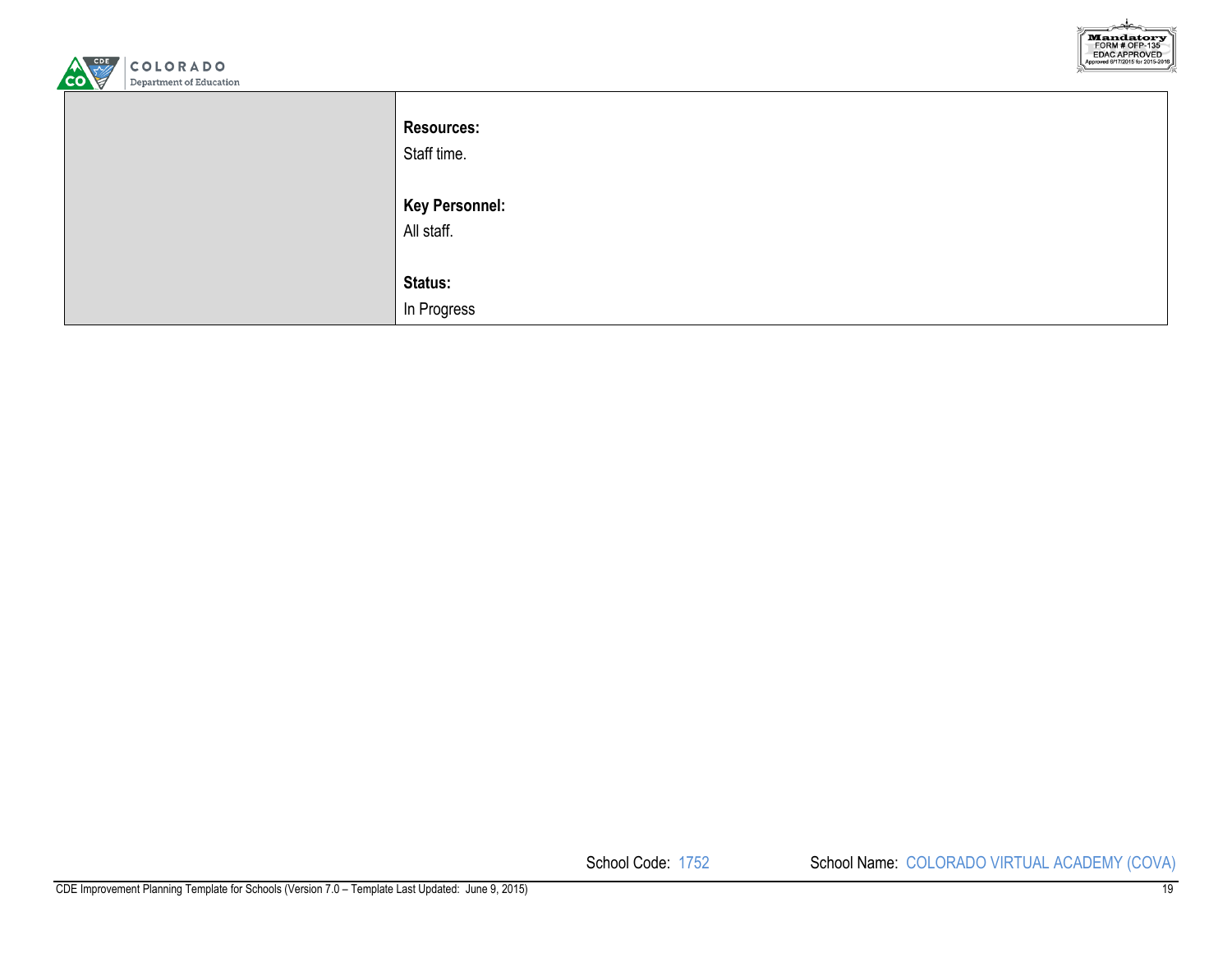

# **Major Improvement Strategy:** Engagement Strategies

Engagement across all content areas will use consistent, research-based strategies (Teach Like a Champion).

#### **Root Cause(s) Addressed:**

**co** 

Lack of effective engagement strategies

COLORADO

Department of Education

# **Accountability Provisions or Grant Opportunities Addressed by this Major Improvement Strategy (check all that apply):<br>
State Accreditation | Title I Focus School | Tiered Intervention Grant (TIG) | Colorado Gradua**

Tiered Intervention Grant (TIG) **I** Colorado Graduation Pathways Program **I** Other:

| <b>Action Steps</b>   |                                                                                                                                                                         |
|-----------------------|-------------------------------------------------------------------------------------------------------------------------------------------------------------------------|
| Apr. 2015 - May. 2016 | <b>Engagement committee</b>                                                                                                                                             |
|                       | Description:                                                                                                                                                            |
|                       | Establishment of engagement committee.                                                                                                                                  |
|                       | <b>Implementation Benchmarks:</b>                                                                                                                                       |
|                       | Spring 2015: Create committee.                                                                                                                                          |
|                       | Spring 2015: Establish membership and expectations.                                                                                                                     |
|                       | Fall 2015: Establish meeting schedule.                                                                                                                                  |
|                       | School year 2015-2016: Present research based engagement strategies twice per year at weekly staff meetings and once<br>per year at a professional development meeting. |
|                       | Spring 2016: Evaluate outcomes/monitor engagement data.                                                                                                                 |
|                       | Fall 2016: continue to deepen engagement work and staff professional development.                                                                                       |
|                       | <b>Resources:</b>                                                                                                                                                       |
|                       | Staff time, various books, trainings and resources.                                                                                                                     |
|                       |                                                                                                                                                                         |
|                       | <b>Key Personnel:</b>                                                                                                                                                   |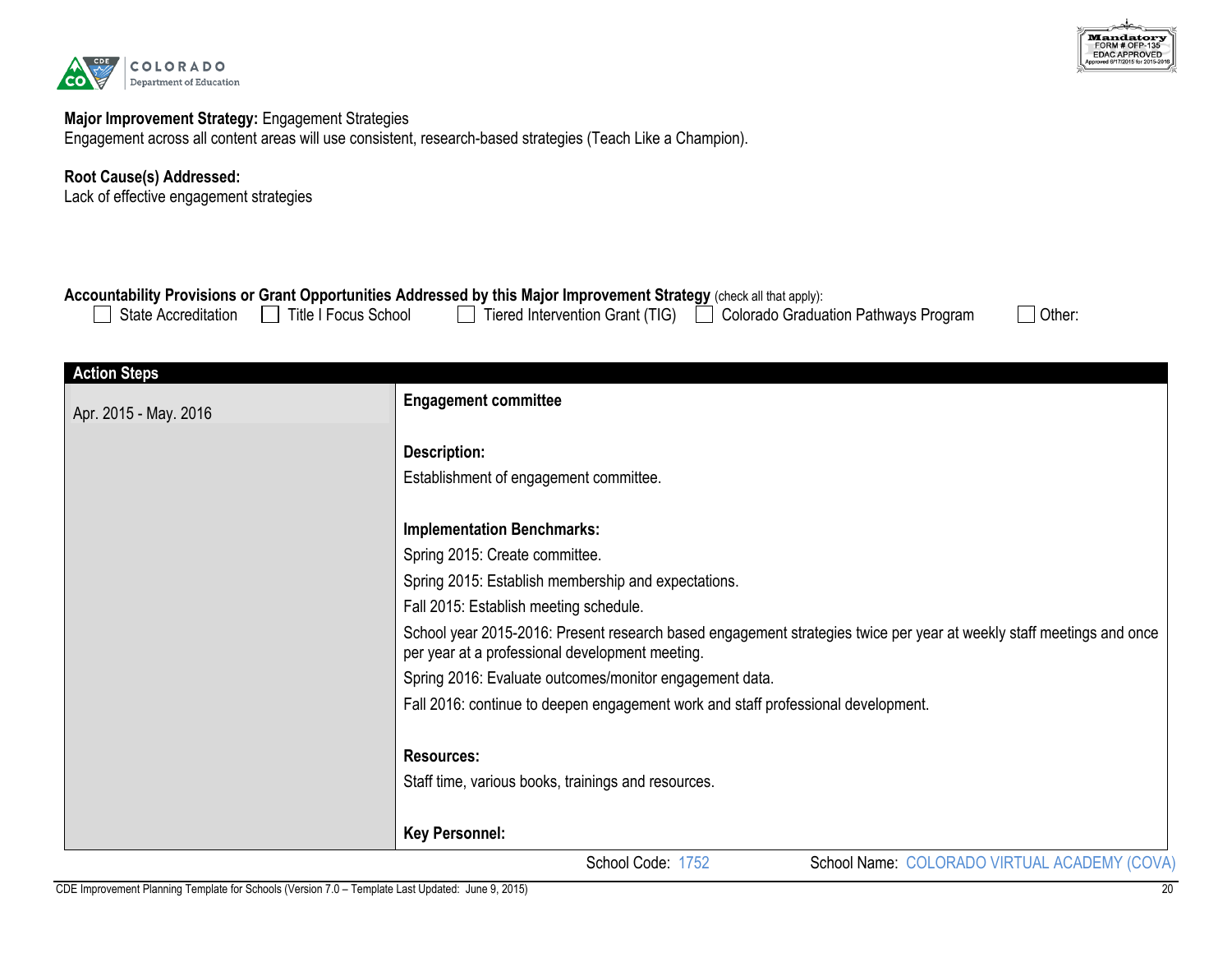



|                       | Engagement committee members.                                                                                                          |
|-----------------------|----------------------------------------------------------------------------------------------------------------------------------------|
|                       |                                                                                                                                        |
|                       | Status:                                                                                                                                |
|                       | In Progress                                                                                                                            |
| Apr. 2015 - May. 2016 | Adoption of two full new student learning management systems. - (School Year: 2                                                        |
|                       | <b>Description:</b>                                                                                                                    |
|                       | Adoption of the New Online High School and Buzz LMS systems.                                                                           |
|                       | <b>Implementation Benchmarks:</b>                                                                                                      |
|                       | Summer 2015: New Online High School (NOLHS) goes live.                                                                                 |
|                       | Summer 2015: Split TotalView SIS into two separate systems so that one will sync with NOLHS.                                           |
|                       | Summer 2015: Support students and parents as they all recreate new accounts in order to access NOLHS.                                  |
|                       | Fall 2015: Purchase Buzz.                                                                                                              |
|                       | Fall 2015: Identify courses and which course will be in which system.                                                                  |
|                       | Fall 2015: NOLHS and Buzz training for staff.                                                                                          |
|                       | Fall 2015: Load courses and place students and teachers into courses.                                                                  |
|                       | Fall 2015: Build PowerSchool course ordering classrooms.                                                                               |
|                       | Fall 2015: Work with IT to establish connection between new systems and PowerSchool.                                                   |
|                       | Fall 2015: Parent and student training sessions for use of Buzz.<br><b>CL IN COLODADO URTUAL AQADEMAY (QQ)</b><br><b>0.1.10.1.1750</b> |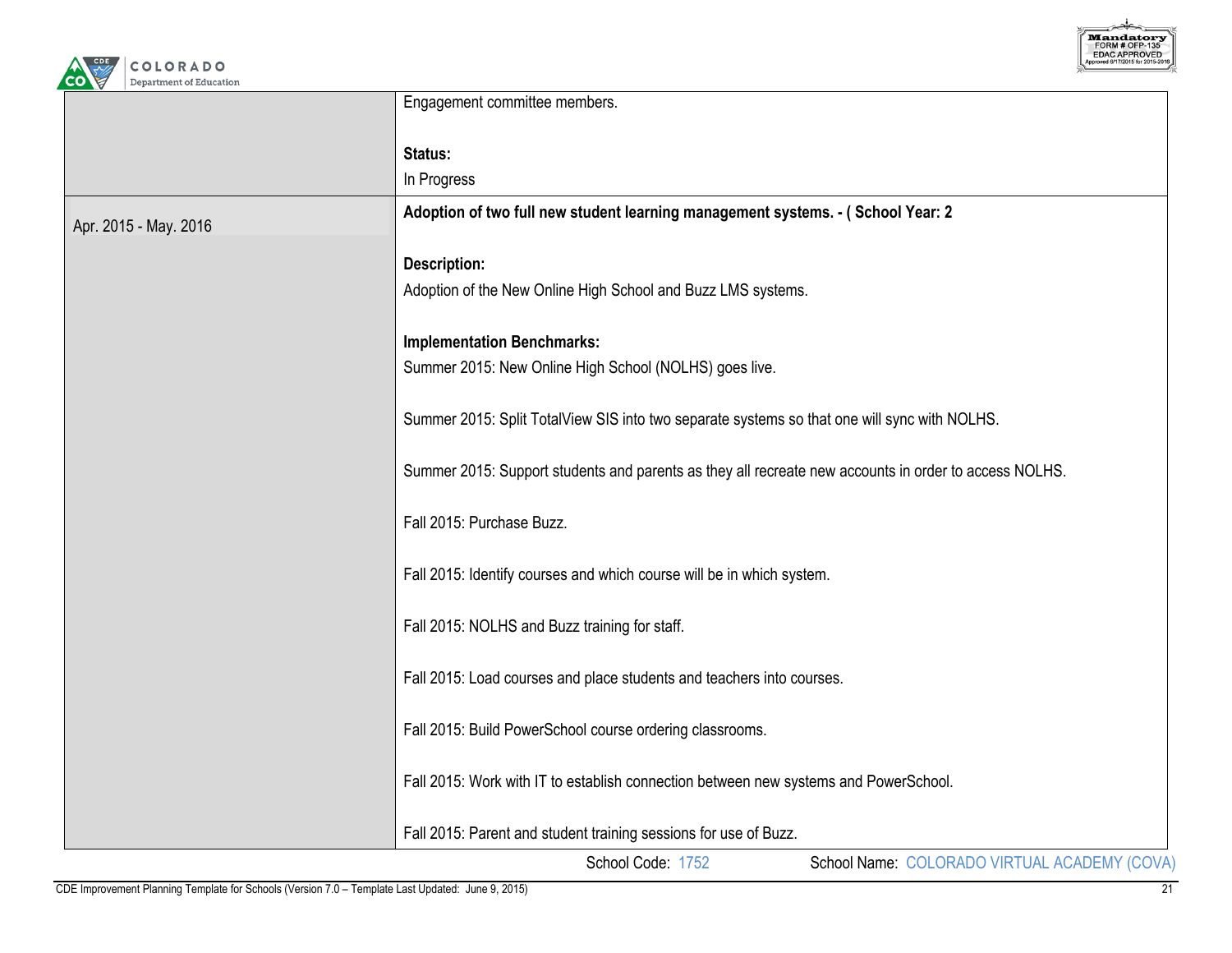



| Fall 2015: Create Buzz user accounts and plan for distributing user login information.                                                                                               |
|--------------------------------------------------------------------------------------------------------------------------------------------------------------------------------------|
| 15-16 school year: quarterly meetings with parents, students and teachers to discuss NOLHS and Buzz, offer enhanced<br>training, and implement changes in NOLHS and Buzz, as needed. |
| 15-16 school year: ongoing support and implementation of NOLHS and Buzz.                                                                                                             |
| Summer 16: Evaluate NOLHS and Buzz outcomes and make recommend for future use.                                                                                                       |
| <b>Resources:</b><br>PowerSchool                                                                                                                                                     |
| <b>Buzz</b>                                                                                                                                                                          |
| New Online High School                                                                                                                                                               |
| Smartley communications software                                                                                                                                                     |
| Systems trainers                                                                                                                                                                     |
| Staff time                                                                                                                                                                           |
| <b>Key Personnel:</b>                                                                                                                                                                |
| Teachers, trainers, IT, registrar, counselors, staff, administration.                                                                                                                |
| Status:<br>In Progress                                                                                                                                                               |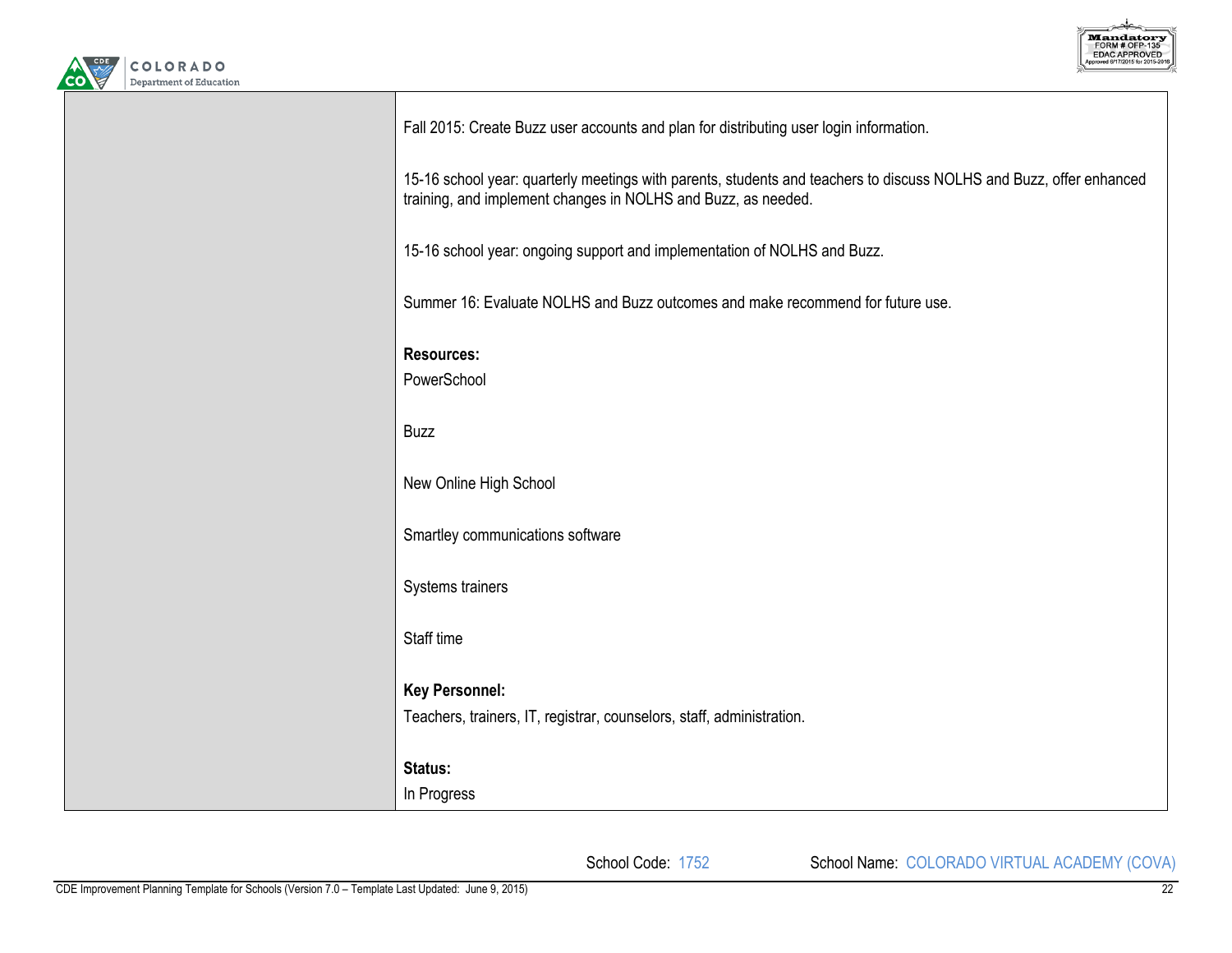



# **Major Improvement Strategy:** Vertical and Horizontal Curricular Articulation

Consistent work on identifying areas to increase cohesive implementation of standards based instruction.

### **Root Cause(s) Addressed:**

Poor vertical alignment and articulation

# **Accountability Provisions or Grant Opportunities Addressed by this Major Improvement Strategy (check all that apply):<br>
State Accreditation | Title I Focus School | Tiered Intervention Grant (TIG) | Colorado Gradual**

Tiered Intervention Grant (TIG) **I** Colorado Graduation Pathways Program **I** Other:

| <b>Action Steps</b>   |                                                                                                 |
|-----------------------|-------------------------------------------------------------------------------------------------|
| May. 2015 - May. 2016 | Curriculum Mapping - (School Year: 2015-2016)                                                   |
|                       | Description:                                                                                    |
|                       | Development of curriculum mapping program.                                                      |
|                       |                                                                                                 |
|                       | <b>Implementation Benchmarks:</b>                                                               |
|                       | May 2015: Staff identifies key learning objective and identifies data outcomes for each course. |
|                       |                                                                                                 |
|                       | Monthly reporting 2015 school year on data outcomes.                                            |
|                       |                                                                                                 |
|                       | Curricular and instructional adjustments based on data gathering.                               |
|                       |                                                                                                 |
|                       | May 2016: Tying state standards to objectives outlined above.                                   |
|                       |                                                                                                 |
|                       | Define data accountability calendar for 2016-2017 school year.                                  |
|                       |                                                                                                 |
|                       | <b>Resources:</b>                                                                               |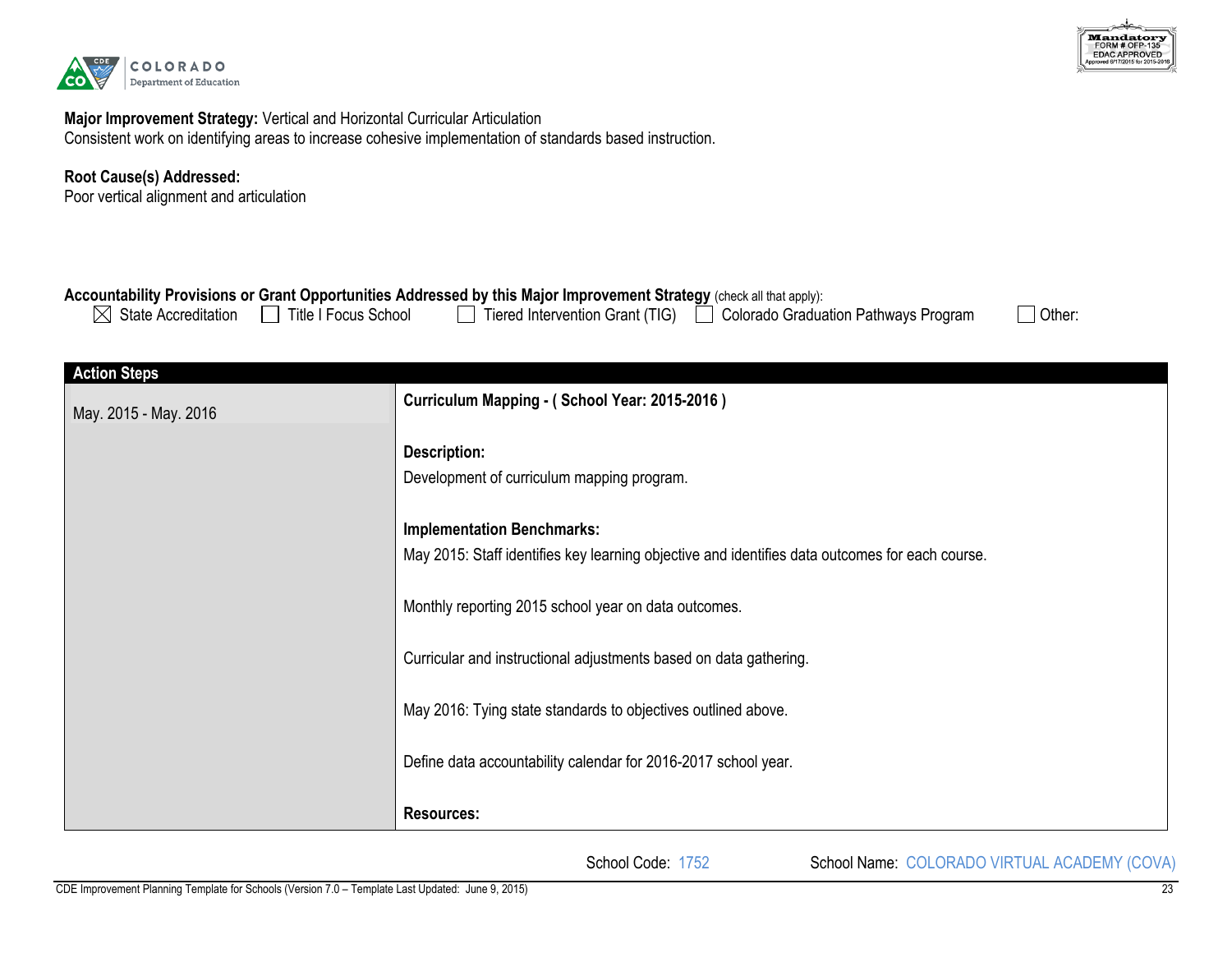



|                       | Staff time, "Learning by Doing" book purchase and training time.                                                                                         |
|-----------------------|----------------------------------------------------------------------------------------------------------------------------------------------------------|
|                       | <b>Key Personnel:</b>                                                                                                                                    |
|                       | Teachers, administration.                                                                                                                                |
|                       | Status:                                                                                                                                                  |
|                       | In Progress                                                                                                                                              |
| May. 2015 - Aug. 2016 | <b>Transition meetings</b>                                                                                                                               |
|                       | <b>Description:</b>                                                                                                                                      |
|                       | Creation of a PLC structure to encourage and support teacher partnering and knowledge sharing.                                                           |
|                       | <b>Implementation Benchmarks:</b>                                                                                                                        |
|                       | Spring 2015: established calendar and instructional schedule to create common planning time.                                                             |
|                       | Spring to Fall 2015: teachers met and reported meeting outcomes to share information about student learning styles,<br>habits, successes and challenges. |
|                       | School year 2015-2016: teachers continued to systematically share information about students progress and outcomes in<br>all courses.                    |
|                       | Spring 2016: Teachers preparing to share updated student profiles with next teacher.                                                                     |
|                       | <b>Resources:</b>                                                                                                                                        |
|                       | Staff time and expertise.                                                                                                                                |
|                       | <b>Key Personnel:</b>                                                                                                                                    |
|                       | Teachers.                                                                                                                                                |
|                       |                                                                                                                                                          |
|                       | Status:                                                                                                                                                  |
|                       | In Progress                                                                                                                                              |
| Jan. 2016 - Dec. 2016 | <b>Vertical Teaming Meetings</b>                                                                                                                         |
|                       | School Name: COLORADO VIRTUAL ACADEMY (COVA<br>School Code: 1752                                                                                         |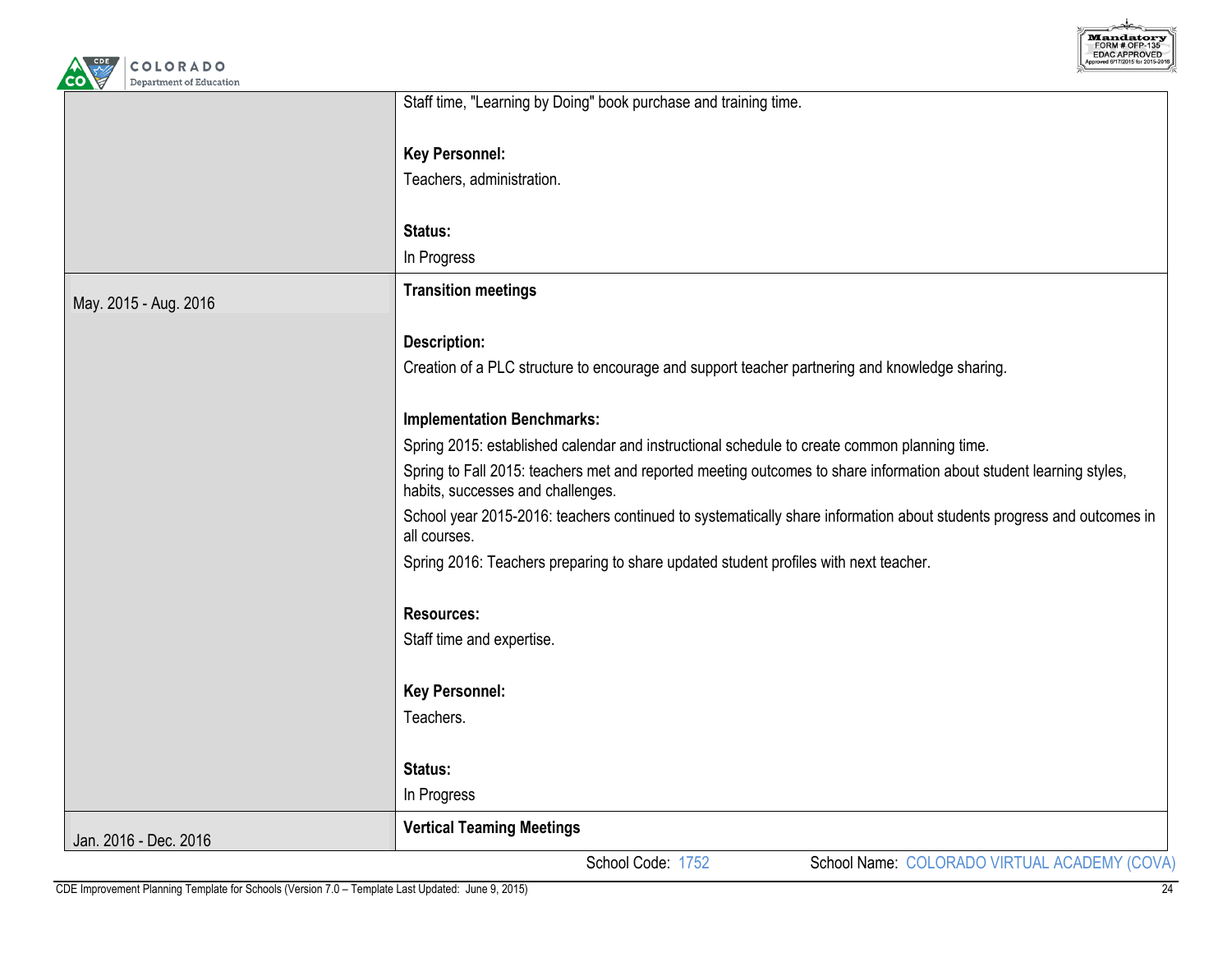



| Description:                                                                                                                                               |
|------------------------------------------------------------------------------------------------------------------------------------------------------------|
| Creating time for teachers to share skills learned in their courses with a special focus on vertical progression and state<br>standards.                   |
| <b>Implementation Benchmarks:</b>                                                                                                                          |
| Spring 2016: Development of whole school curriculum/skills mapping project.                                                                                |
| June 2016: Teachers meeting and contributing to the shared knowledge about their courses and identifying skill or<br>knowledge gaps.                       |
| Fall 2016: Finalization of whole school curriculum/skills map, distribution to stakeholders.                                                               |
| School year 2016-2017: revisions and updates to curriculum/skills map along with identification of accountability practices<br>to ensure student progress. |
| <b>Resources:</b>                                                                                                                                          |
| Staff time                                                                                                                                                 |
|                                                                                                                                                            |
| <b>Key Personnel:</b>                                                                                                                                      |
| Teachers, administration.                                                                                                                                  |
|                                                                                                                                                            |
| Status:                                                                                                                                                    |
| Not Started                                                                                                                                                |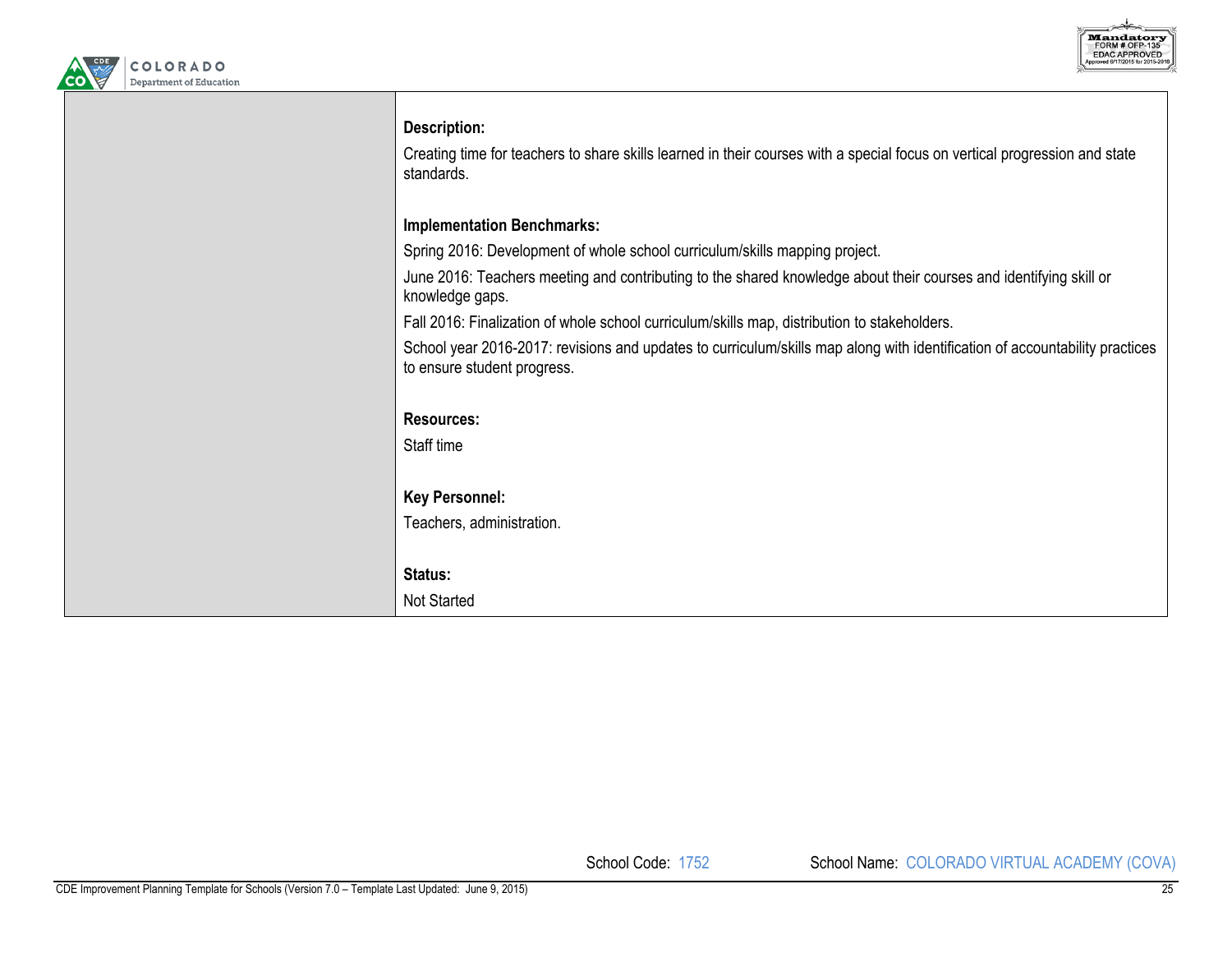



# **Major Improvement Strategy:** Home to School Partnering

Increasing the quality and frequency of home-school communications about academic tasks, student success and ICAP activities.

### **Root Cause(s) Addressed:**

Lack of effective engagement strategies

# **Accountability Provisions or Grant Opportunities Addressed by this Major Improvement Strategy (check all that apply):<br>
State Accreditation**  $\Box$  **Title I Focus School**  $\Box$  **Tiered Intervention Grant (TIG)**  $\boxtimes$  **Colorado Grad**

 $\Box$  Tiered Intervention Grant (TIG)  $\boxtimes$  Colorado Graduation Pathways Program  $\Box$  Other:

| <b>Action Steps</b>   |                                                                                                                                                                                        |
|-----------------------|----------------------------------------------------------------------------------------------------------------------------------------------------------------------------------------|
| Aug. 2015 - May. 2017 | Creation of school communications calendar - (School Year: 2016-2017)                                                                                                                  |
|                       | <b>Description:</b><br>Identification of key school activities and communications support for each.                                                                                    |
|                       | <b>Implementation Benchmarks:</b><br>Fall 2015: Creation of school communications committee.                                                                                           |
|                       | Fall 2015: Creation of school calendar.                                                                                                                                                |
|                       | Winter 2015: Creation of communications plan/policy and identification of key personnel, timelines, etc.                                                                               |
|                       | Spring 2016: Launch of sparse school communications including routine newsletters, testing information, Facebook<br>groups, etc.                                                       |
|                       | Spring 2016: Deepening of communications plan to include more information, summer communications and differentiated<br>communications plans based on student age and schooling habits. |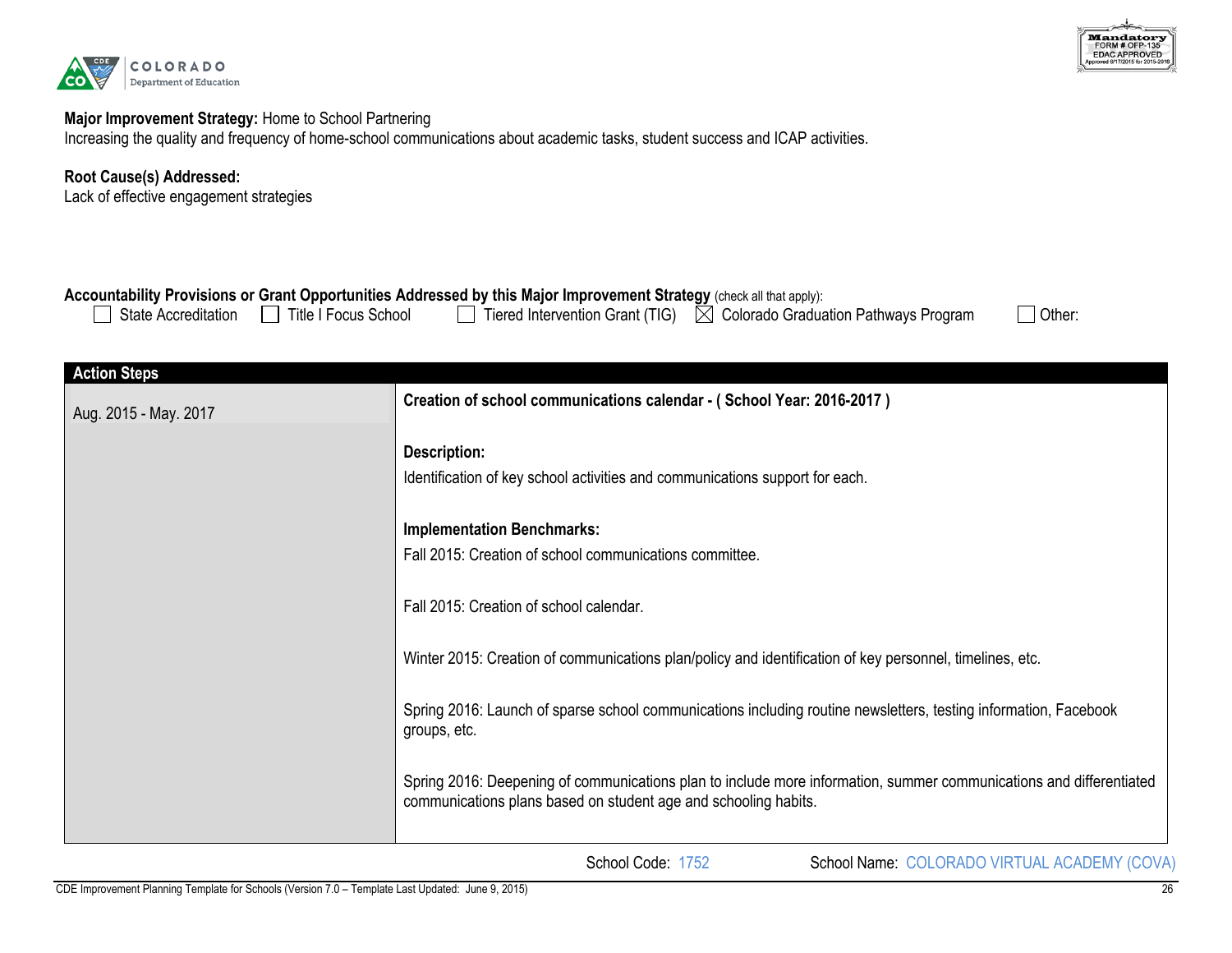



| $\sim$                | Summer 2016: Launch communications plan for newly enrolled students.                                                     |
|-----------------------|--------------------------------------------------------------------------------------------------------------------------|
|                       |                                                                                                                          |
|                       | 16-17 school year: Ensure quality monthly newsletter and clear paths to accurate information for all students and staff. |
|                       | Fall 2016: establish data monitoring plan to evaluate communications plan.                                               |
|                       | 16-17 school year, continually evaluate communications plan and adjust as needed.                                        |
|                       | <b>Resources:</b>                                                                                                        |
|                       | Staff time, foundations learning marketing staff, Smartley email system, Facebook.                                       |
|                       | <b>Key Personnel:</b>                                                                                                    |
|                       | Administration, staff, teachers, Foundations learning staff.                                                             |
|                       | Status:                                                                                                                  |
|                       | In Progress                                                                                                              |
| Apr. 2016 - May. 2016 | <b>ICAP</b>                                                                                                              |
|                       | <b>Description:</b>                                                                                                      |
|                       | Identification and implementation of impactful and integrated counselor curriculum.                                      |
|                       | <b>Implementation Benchmarks:</b>                                                                                        |
|                       | Spring 2016: Gather available counselor curricula (Naviance, check and connect, Why Try, etc)                            |
|                       | Spring 2016: Create evaluation rubric tied to SMART goals and ASCA standards.                                            |
|                       | Spring 2016: Evaluate curricular sources.                                                                                |
|                       | Spring 2016: Evaluate current Leadership course.                                                                         |
|                       | School Name: COLORADO VIRTUAL ACADEMY (COVA)<br>School Code: 1752                                                        |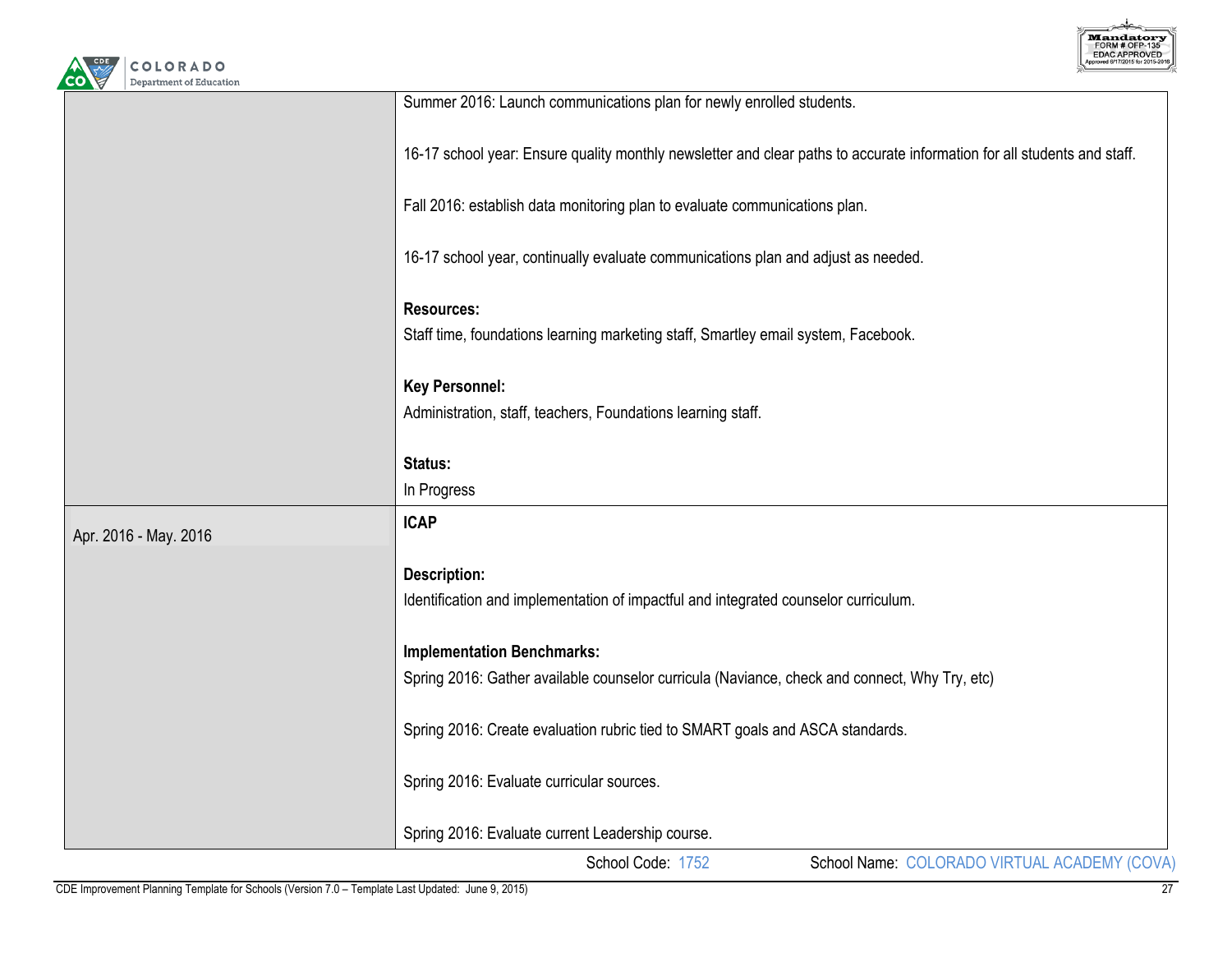



| Spring 2016: Recommend curricular selection.                                                                         |
|----------------------------------------------------------------------------------------------------------------------|
| Spring 2016: Develop a school counseling advisory committee                                                          |
| Summer 2016: Develop counselor management agreements                                                                 |
| Summer 2016: Develop structure for prevention, intervention and postvention for discipline issues                    |
| Summer 2016: Develop a yearlong counselor calendar                                                                   |
| Fall 2016: Get counselors and lead teachers professional development around new counselor curriculum.                |
| Winter 2016: Design counselor lessons around identified gaps or areas in need of development based on data analysis. |
| Winter 2016: Begin delivery of sample lessons.                                                                       |
| Ongoing: Evaluate effectiveness of lessons based on data monitoring.                                                 |
| <b>Resources:</b><br>Staff time, counselor curriculum, SIS, Buzz LMS.                                                |
| <b>Key Personnel:</b><br>Principals, APs, counseling advisory committee and counselors                               |
| Status:<br>Not Started                                                                                               |
| Maintenance of effective home-school partnering practices                                                            |
|                                                                                                                      |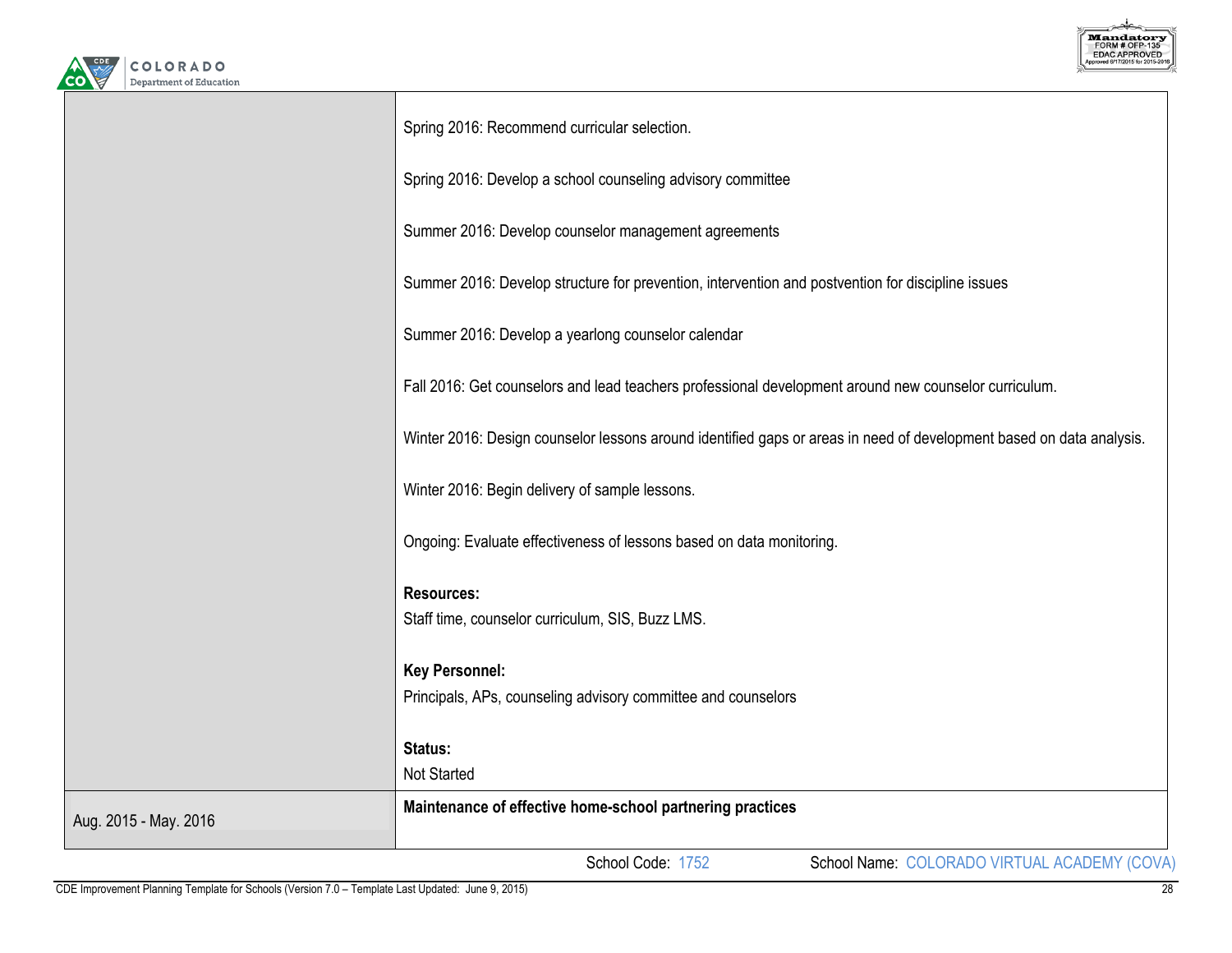



| $\sim$ | Pepartment of Ludeation |                                                                                                                                                                                        |
|--------|-------------------------|----------------------------------------------------------------------------------------------------------------------------------------------------------------------------------------|
|        |                         | <b>Description:</b>                                                                                                                                                                    |
|        |                         | Staff expected to attend all IEP, 504, ALP and RTI meetings.                                                                                                                           |
|        |                         | <b>Implementation Benchmarks:</b>                                                                                                                                                      |
|        |                         | Fall 2015: establishment of instructional calendar that frees up teacher time to enable them to come to full partnering<br>meetings for all IEP, 504, ALP and RTI identified students. |
|        |                         | Fall 2015: weekly rotation developed to allow for full staff meeting time dedicated to each of our special programs and<br>troubleshooting.                                            |
|        |                         | School year 15-16: meetings continue, staff attending and developing impactful plans for identified students in full<br>partnership with families.                                     |
|        |                         | School year 15-16: RTI School-Home notes program continuing to work on partnering for student success.                                                                                 |
|        |                         | <b>Resources:</b>                                                                                                                                                                      |
|        |                         | Staff time.                                                                                                                                                                            |
|        |                         | <b>Key Personnel:</b>                                                                                                                                                                  |
|        |                         | Staff, teachers, administration.                                                                                                                                                       |
|        |                         | Status:                                                                                                                                                                                |
|        |                         | In Progress                                                                                                                                                                            |
|        |                         |                                                                                                                                                                                        |